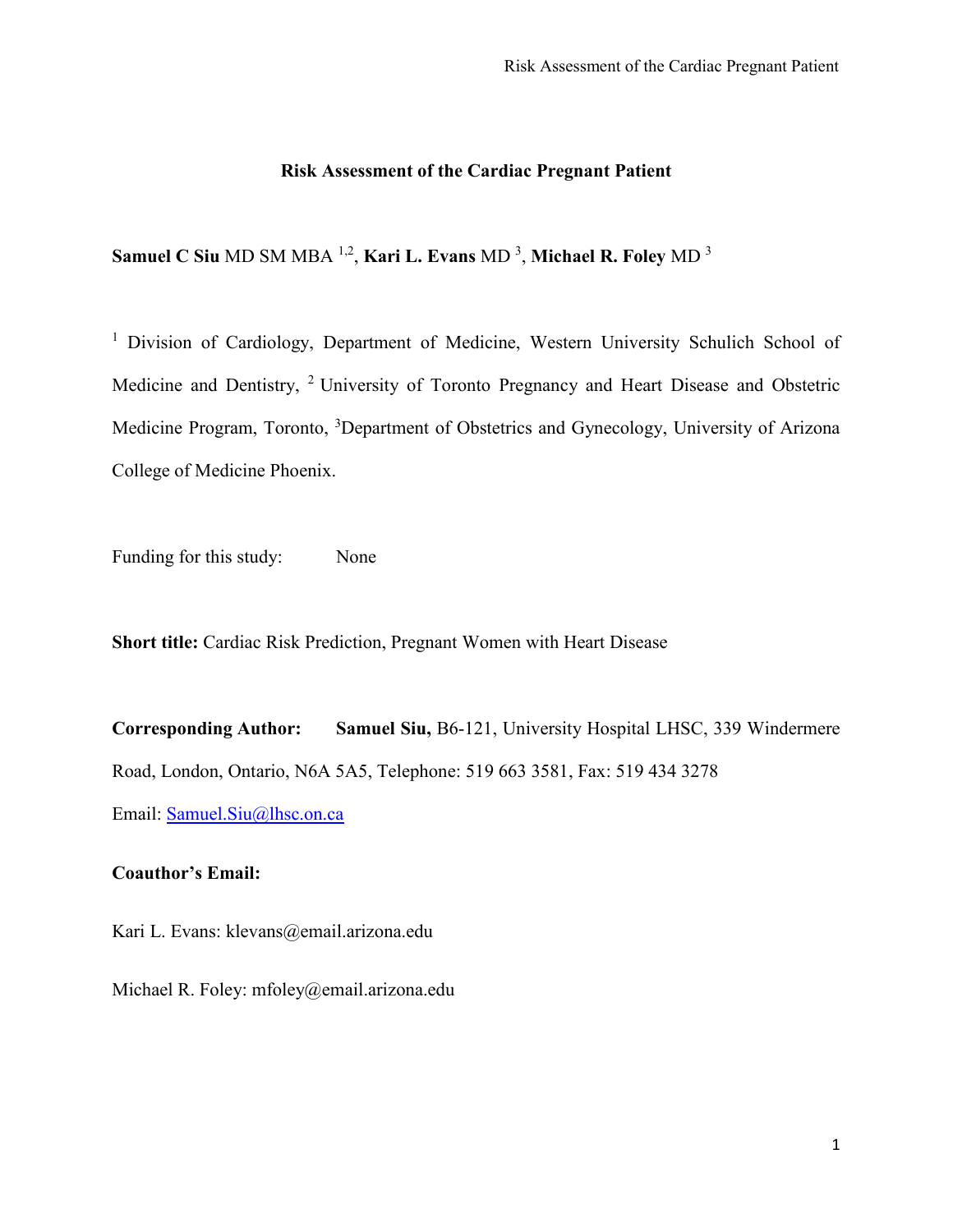## **Abstract**

Women with heart disease are at increased risk for maternal and fetal complications in pregnancy. Therefore, all women with heart disease should undergo evaluation and counseling, ideally prior to conception, or as early in pregnancy as possible. In this article we will review the role of risk assessment, the history of development of the cardiac risk prediction tools, and the role of current cardiac risk prediction tools.

**Key Words:** Cardiac Risk Prediction, Pregnancy, Women with Heart Disease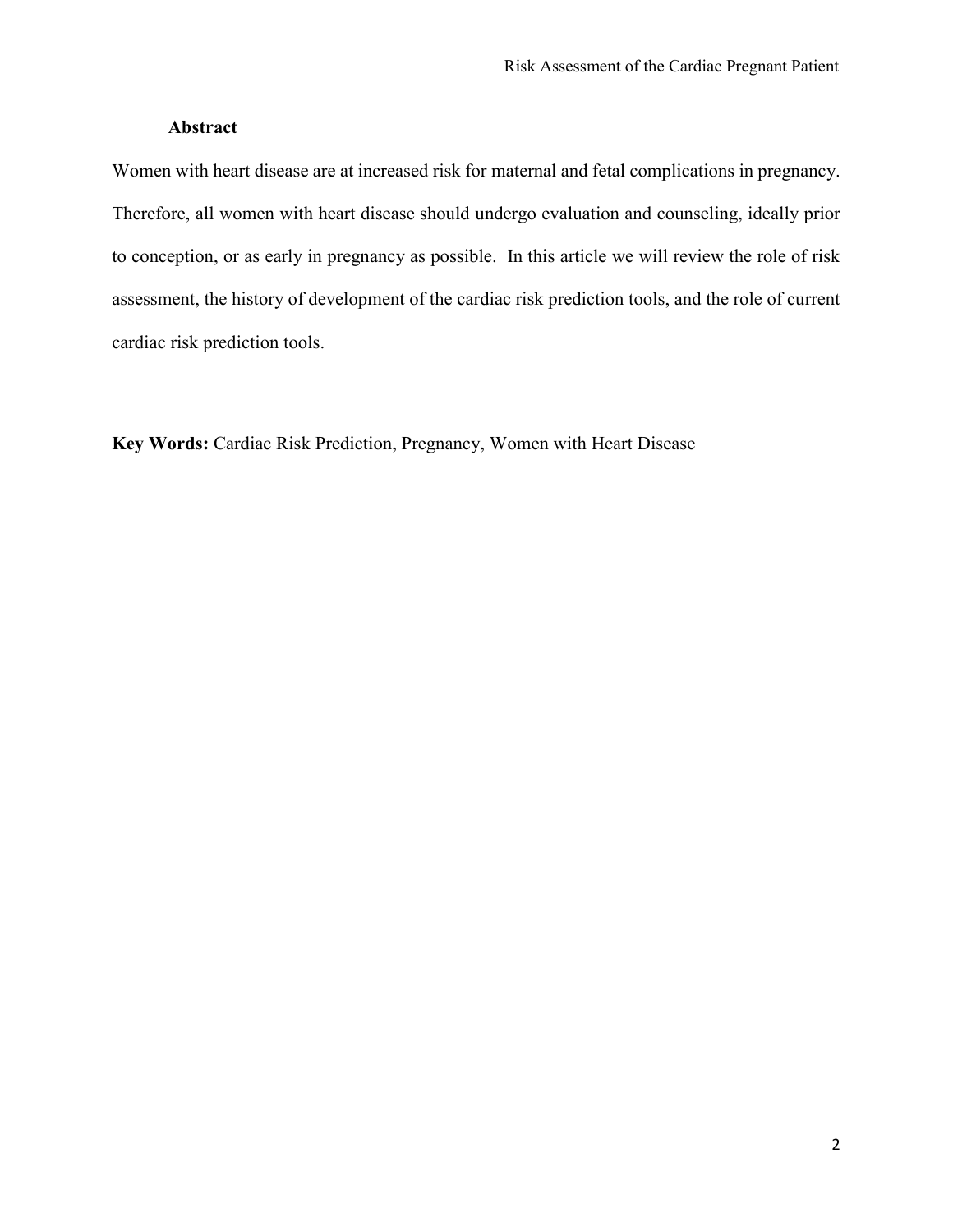## **Introduction**

It has been estimated that 1-4% of pregnant women have some form of pre-existing cardiac disease.<sup>1</sup> Congenital heart disease (CHD) comprising the majority all cardiac lesions among pregnant women in high-income countries, while in middle- and low-income countries, rheumatic heart disease comprises at least one half of cardiac lesions encountered during pregnancy.<sup>1</sup> With rising maternal age and increasing prevalence of hypertension, diabetes, and obesity, the number of pregnant women with ischemic or hypertensive heart disease is expected to continue to rise. Pregnancy, which is associated with profound cardiovascular changes and higher risk of thrombosis, increases the risk of cardiovascular complications in women with pre-existing heart disease. In this article, we will review the role of risk assessment, the history of development of the cardiac risk prediction tools, and the role of current cardiac risk prediction tools.

#### **Risk Assessment and Counselling**

While women with heart disease are at increased risk for maternal and fetal complications in pregnancy, many of these women report they are unaware of pregnancy related risks and underestimate the severity of their heart disease.<sup>2, 3</sup> The unintended pregnancy rate among women with congenital heart disease in the United States is reported to be around 50%.<sup>3-5</sup> In the general obstetric population, preconception counseling can modify behavior, decrease adverse outcomes in pregnancy, and lead to fewer unintended pregnancies.<sup>6</sup> While the efficacy of preconception counseling on outcomes in pregnant women with heart disease has not been quantified, preconception counseling is universally recommended for all women with heart disease.

The most efficacious content, timing, and format of preconception counselling for heart disease has not been well studied. A recent study reported that a multi-disciplinary approach to preconception care for women with heart disease was well received by patients.<sup>4</sup> Ideally all women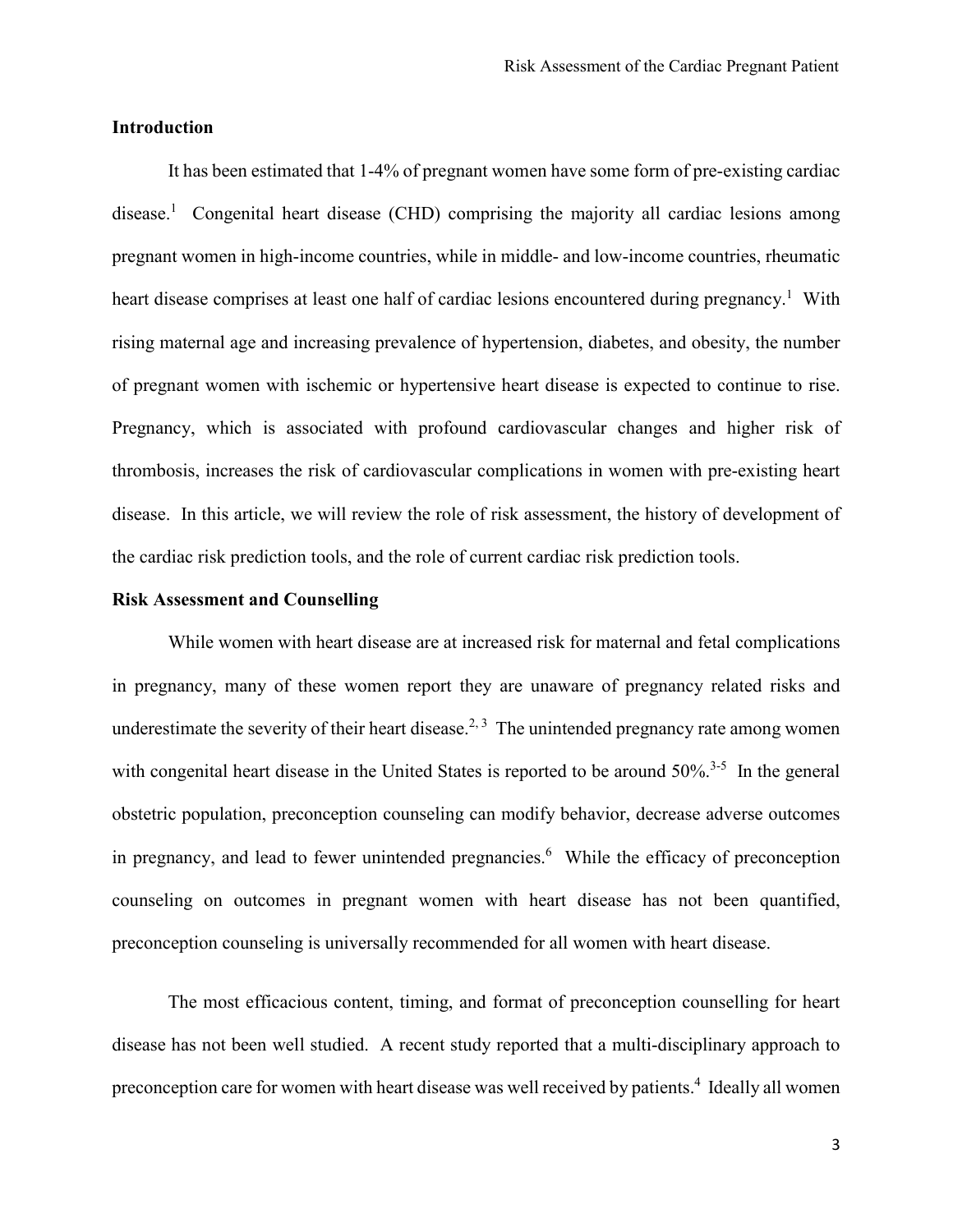with heart disease should undergo cardiac evaluation and counseling prior to conception. In those women who did not undergo preconceptual evaluation, baseline cardiac evaluation and risk counseling should be completed as early in pregnancy as possible. Preconception counseling should include obstetricians, cardiologists, obstetric anesthesiologists, and maternal fetal medicine physicians. It should assess and review the risks of pregnancy on the mother and the fetus, potential interventions to reduce maternal or fetal risk prior to pregnancy, the anticipated management course during pregnancy, and methods for pregnancy prevention.

While women with heart disease are recognized to be at an increased risk of maternal cardiac complications (cardiac arrhythmia and heart failure are the most common), they are also are at a higher risk of obstetrical complications (including postpartum hemorrhage, and gestational hypertension), and fetal complications (including miscarriage, preterm delivery, and intrauterine growth restriction). Potential for transmission of congenital heart disease to offspring and medication exposure risks to the fetus are additional considerations. Also there is data suggesting that pregnancy accelerates cardiac lesion progression.<sup>7,8</sup> It is important to make women aware of this possibility given the potential implications on long term cardiac function and maternal life span.

Maternal risk evaluation can be accomplished by a detailed history, physical examination, percutaneous oximetry, 12 lead EKG and a transthoracic echocardiogram performed/interpreted by individuals with experience in evaluating congenital and acquired heart disease. Data obtained during clinical assessment should include New York Heart Association functional class, details of prior cardiac events (such as heart failure, stroke, or arrhythmias) or cardiac interventions. The above baseline assessment data can then be integrated into cardiac risk assessment tools that will be discussed in greater details below. While pregnancy in women at the highest cardiac risk is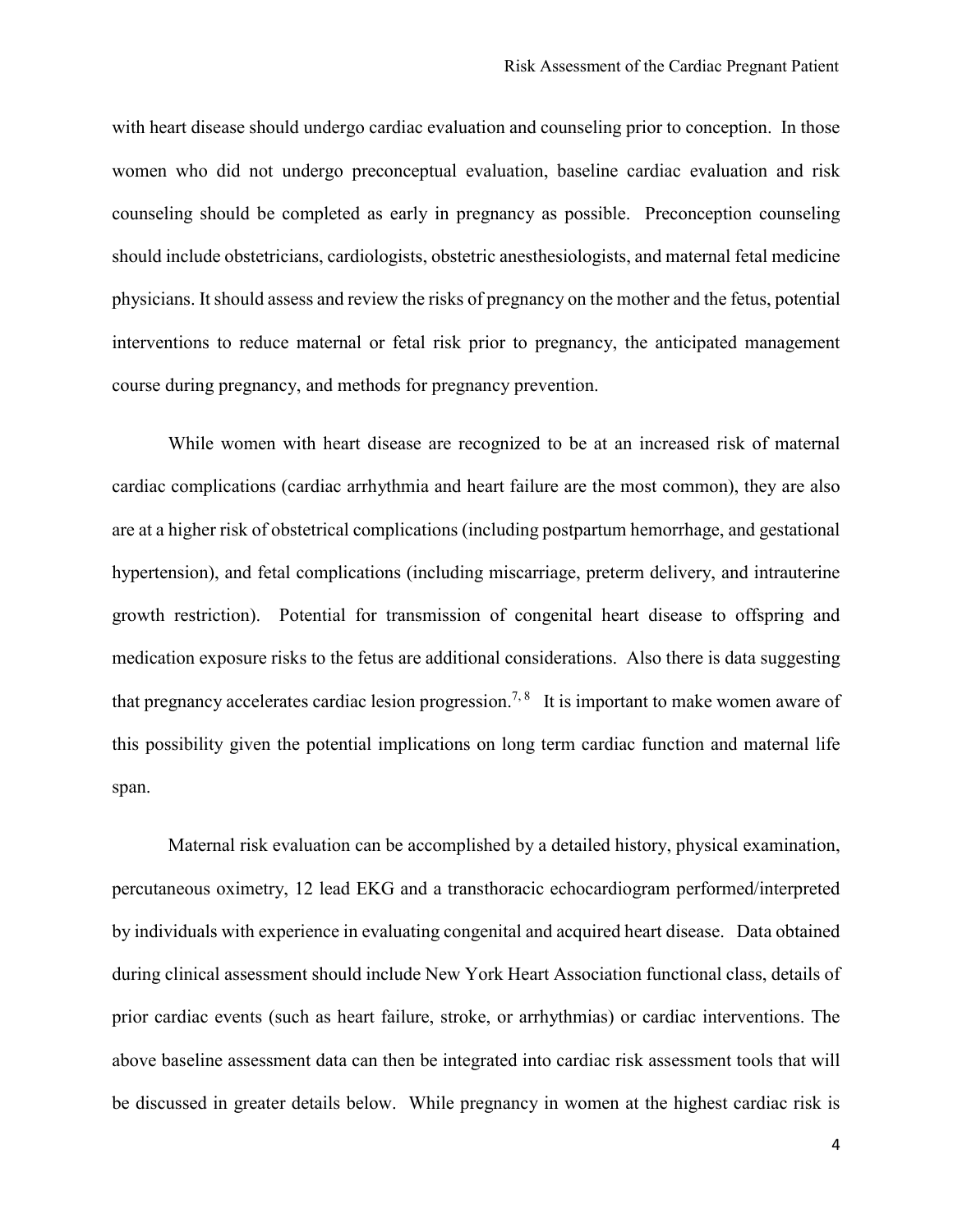generally not advisable, the associated risk estimates can provide clarity in expectations and management planning in those women who become pregnant.

As common medications used for treatment of cardiac disease are teratogenic during early embryogenesis,<sup>7</sup> a detailed discussion of medication risks and development of a plan regarding continuation or discontinuation over the pre and peri conception periods is valuable. Offspring of women with congenital heart disease have a 5-10% risk of having congenital heart disease, which is five times the general population risk. The risk can be as high as 50% if the maternal cardiac pathology has an autosomal dominant inheritance pattern.<sup>7</sup> Therefore, a formal genetics evaluation should be offered for all women with congenital heart disease to evaluate the risk of recurrence and discuss potential options for risk reduction.

Management during the pregnancy is multidisciplinary, with maternal fetal medicine and cardiology. The frequency of visits, and need for additional subspecialists is dependent on the underlying cardiac lesion. Repeat cardiac assessment should occur with onset of any new cardiac symptoms, and in the third trimester. Typically, a vaginal delivery is appropriate, however there are select cases where a cesarean section is preferred. The peripartum and immediate postpartum periods have significant fluid shifts and are associated with increased risk of adverse outcomes. It is important to ensure a patient with moderate to severe risk for adverse cardiac events is delivering at a hospital capable of handling any complications that may occur during delivery or postpartum.

For women who do not desire pregnancy for either personal or health reasons, a discussion of safe and effective contraception options is imperative. Many women with heart disease have not discussed contraception with their providers, or have received incorrect information regarding safe and effective contraceptive options.<sup>3, 5</sup> Pregnancy prevention is the ideal way to prevent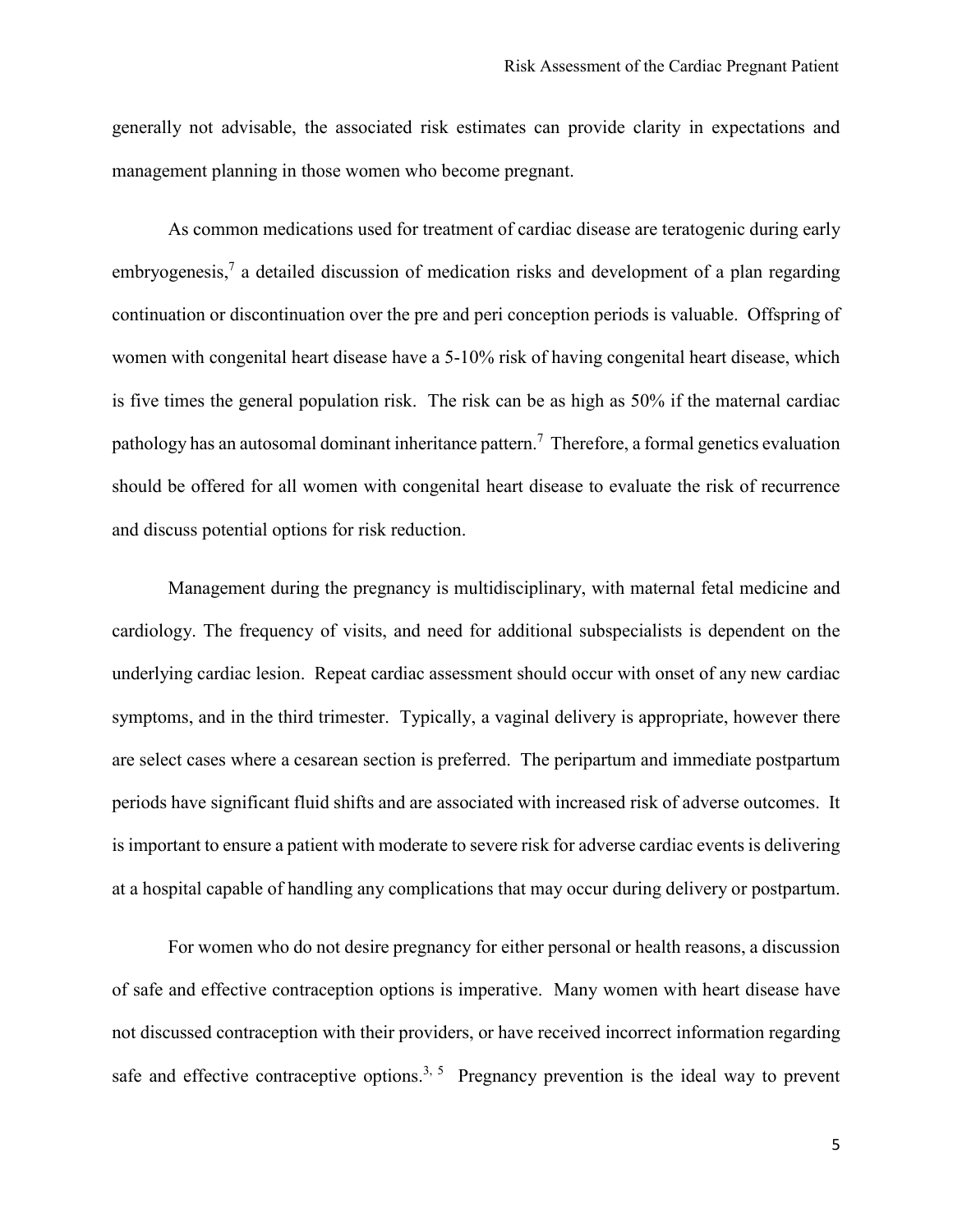unnecessary maternal and fetal risks related to pregnancy. Emergency contraception is also safe for women with heart disease and early pregnancy termination is an optimal option for women if pregnancy is not desired or if the morbidity and mortality related to pregnancy is deemed too high.

#### **Development of Cardiac Risk Assessment Tools**

Until the development of cardiac risk assessment tools, risk prediction was based on personal experience, case series, or case reports. Large case series reported the deleterious effects of poor maternal New York functional class or maternal cyanosis in pregnant women with congenital heart disease,<sup>9, 10</sup> while high maternal and fetal mortality was reported in pregnant women with Eisenmenger syndrome. These early studies not only identified predictors of maternal cardiac complications that are currently utilized, they also highlighted potential problems with observational studies such as retrospective review, referral bias, ascertainment bias, and adjustment for confounding in data analysis. Currently, Strengthening the Reporting of Observational Studies in Epidemiology (STROBE) statement is useful in evaluating whether key features of the study design are in place to mitigate bias in observational studies, including: 1) Ensuring the study population is **representative** of the target population; 2) **Consecutive** enrollment, 3) **Prospective** data collections; 4) **Standardized definitions for data** (baseline and outcomes) and quality control measures.11

The Canadian Cardiac Disease in Pregnancy (CARPREG) study was a national multicenter study that prospectively enrolled pregnant women with preexisting congenital, acquired, or arrhythmic heart disease and follow them during pregnancy and until the  $6<sup>th</sup>$  postpartum month (Table 1). The CARPREG study was conducted using infrastructure and quality controls identical to that used for multi-center clinical trials (steering committee, operational manual, informed consent, standardized data definitions, prespecified primary and secondary endpoints, and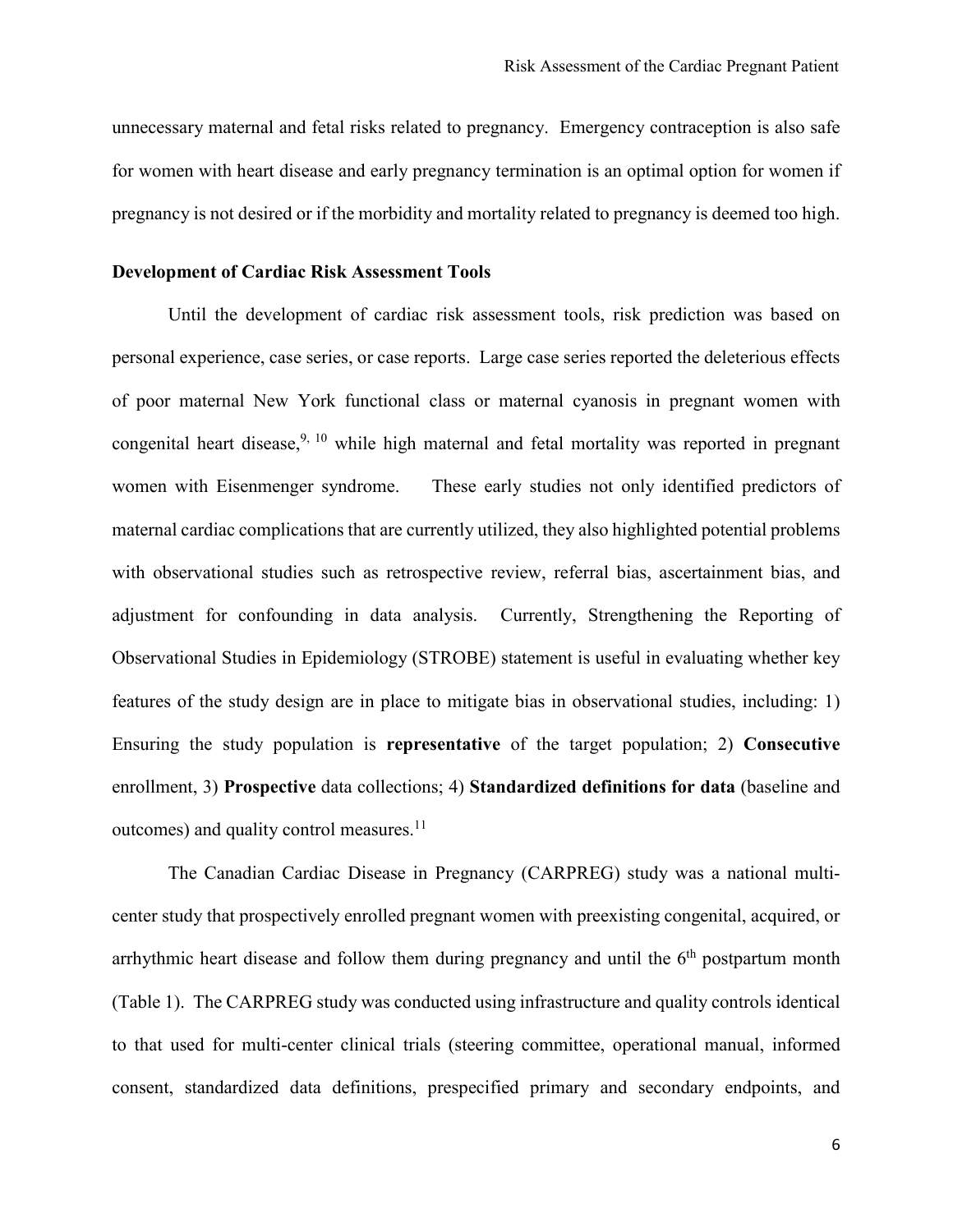independent adjudication of events).<sup>12</sup> The CARPREG risk score was derived and validated from the above study data, therefore fulfilling the Strobe criteria and ensuring representativeness within the diverse population in Canadian cities.

The 2001 CARPREG study identified 4 baseline maternal characteristics which were independent predictors of a primary maternal cardiac event, which was a composite outcome comprising of cardiac death, stroke, heart failure, or sustained arrhythmia requiring treatment. (Tables 1 and 2) Aortic dissection and systemic thromboembolism were considered as cardiac events but none occurred during the study. The CARPREG risk score (or predictive index) combined individual predictors to classify that individual into one of several classes of risk for a cardiac event. As the odds ratio of the 4 predictors were similar and to simplified calculations, the 4 predictors were assigned equal weights, and the overall risk score was a sum of points. Risk scores of 0, 1, or  $>1$  correspond to maternal cardiovascular event rates during pregnancy of 5%, 27%, or 75%, respectively. Additionally, the CARPREG risk score was also predictive of deterioration in maternal functional class and need for urgent cardiac intervention in pregnancy or postpartum period. While the CARPREG score was validated by other groups, with some reporting that adding other predictors enhances the prediction accuracy,<sup>13</sup> important limitations was the modest sample size and the small number of patients with very high risk cardiac lesions (such as pulmonary hypertension).

Investigators from Belgium and Netherlands, the Zwangerschap bij Aangeboren HARtAfwijking [Pregnancy in Women with Congenital Heart Disease] group - ZAHARA-I) performed a retrospective study of pregnant women with CHD and derived a weighted risk score  $(ZAHARA-I).<sup>14</sup>$  (Tables 1 and 2) ZAHARA-I assigned points ranging from 0.75 to 4.25 to eight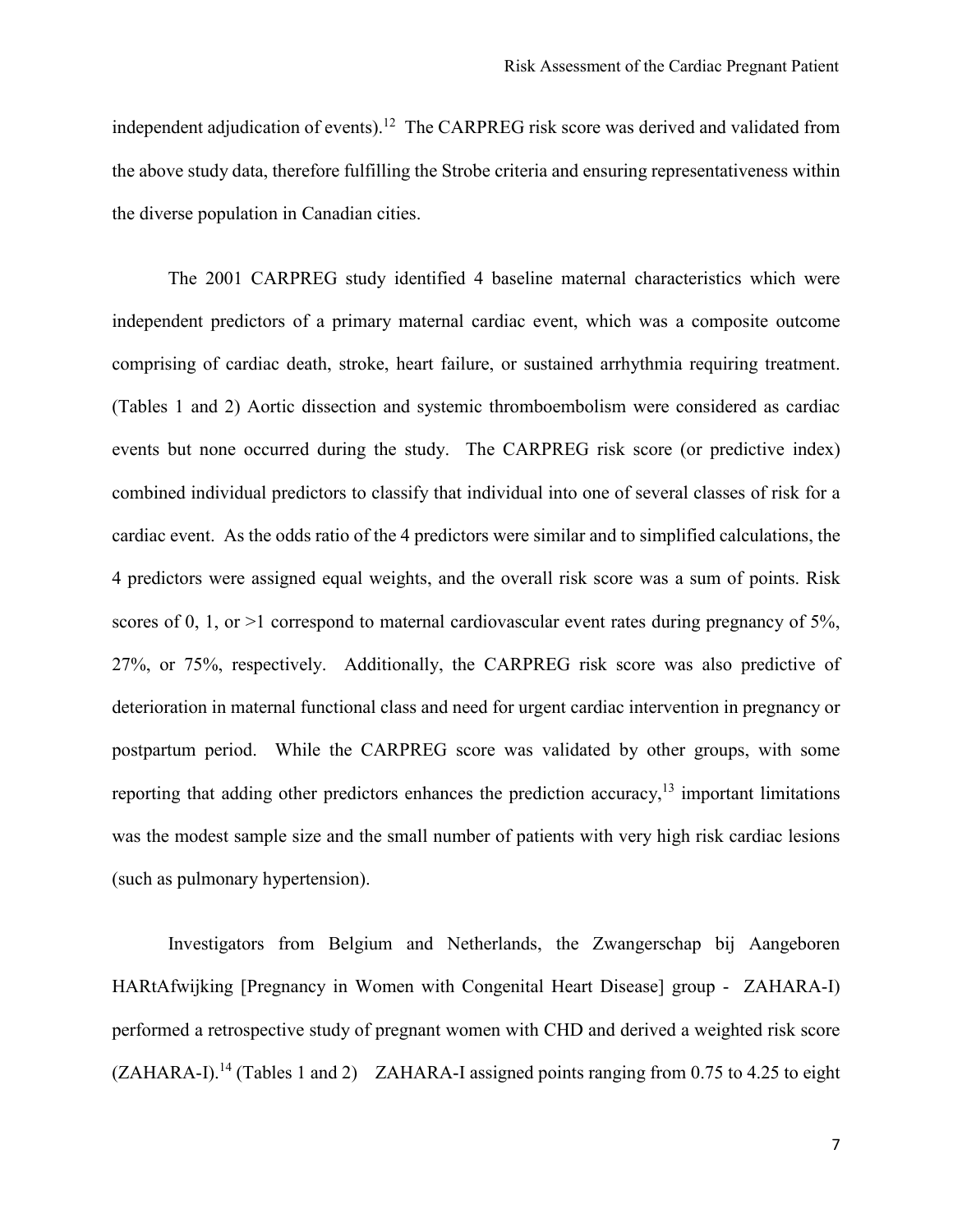predictors, and the overall risk score was a sum of points ranging from 0 to  $>3.51$  correspond to maternal cardiovascular event rates ranging from of 2.9% to 70.0%, respectively.<sup>14</sup> While some of the ZAHARA-I predictors overlap with those identified by CARPREG, additional predictors were identified, perhaps related to differences in patient population, larger sample size, and expanded endpoint definitions. While ZAHARA I had an expanded list of predictors, it required a calculator to generate the risk estimates, and its applicability to pregnant women without CHD has not been established.

Both of the abovementioned risk scores used multivariable logistic regression analysis to mathematically define the relationship between some baseline variables and binary outcome(s) of interest.15 Thus it is important to be aware of some of the following caveats of multivariable logistic regression analysis: 1) Reproducibility of the predictors identified by the analysis increases with the sample size;<sup>16</sup> 2) The number of outcomes should be at least 10 times the number of risk factors being considered;<sup>15</sup> 3) Failure to account for candidate risk factors that are closely correlated (collinear) can lead to spurious results that cannot be duplicated in other population; <sup>15</sup> 4) all pregnancies need to have complete data for every risk factor that is being considered. A checklist to assess the quality of a risk score has been proposed.<sup>17</sup>

Risk stratification can also be performed by incorporating lesions specific risks. The current lesion-specific risk assessment tool is the modified World Health Organization (mWHO) classification (Table 3). The mWHO was first introduced in 2011 as a qualitative classification based on expert consensus without numerical values assigned to the various risk categories, and thus is not considered a risk score.<sup>18, 19</sup> This classification tool incorporates information predominantly based on the type of cardiac lesion with some information on lesion severity, and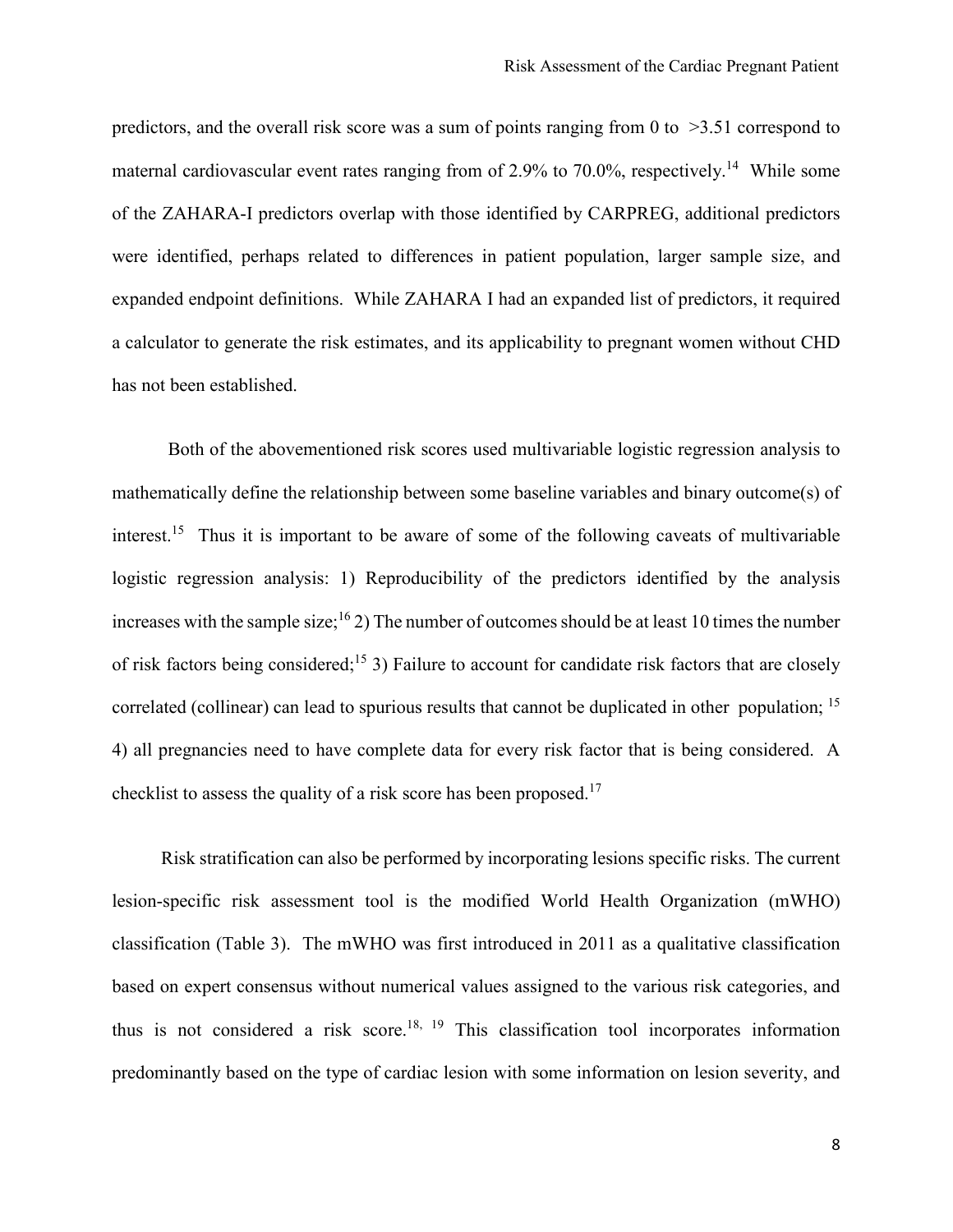categorizes women with cardiac disease into five classes of increasing cardiovascular risk (mWHO classes I, II, II-III, III and IV). Although simple to apply clinically, it is important to understand that the mWHO classification was primarily based on lesion specific risks, with limited or no consideration of other risk factors such as prior cardiac events, functional status, and ventricular function,  $^{12, 14, 20}$  which increases risk of cardiac events in pregnancy. For example, the CARPREG risk factors can further risk stratify pregnancies within each WHO classes (Figure 1).<sup>21</sup> Secondly, the mWHO classification is difficult to apply when the maternal cardiac diagnosis is not included in the list of lesions. A recent study reported an overall 12.5 % cardiac event rate in those pregnancies that cannot be assigned to one of the original mWHO classes.<sup>21</sup> Most importantly, the mWHO classification is not based on original patient level data, but a result of expert consensus using level "C" evidence (consensus opinion of experts and/or small studies, retrospective studies or registries).

The performance of a risk stratification tool is typically expressed as discrimination (accuracy in predict who will or will not experience a complication) and calibration accuracy (agreement between predicted and actual frequency of complications across different risk groups). Discrimination usually measured by the c statistic or Area under the Receiver Operating Characteristic (AUROC) curve], with 0.50 being no better than random chance, 0.60 to 0.69 being poor, 0.70 to 0.79 being fair, 0.80 to 0.89 being good, and  $\geq$ 0.90 being excellent.<sup>22</sup> Calibration is expressed by Hosmer-Lemishow Chi square goodness of fit statistic, with  $p<0.05$  indicating a significant overall difference between observed and expected frequency of events across the risk groups. Several studies comparing the performance of CARPREG risk score, ZAHARA-I risk score, and mWHO classification system, reported that mWHO has better discrimination than CARPREG or ZAHARA.<sup>19, 23-26</sup> However, even when studies reported that mWHO was the best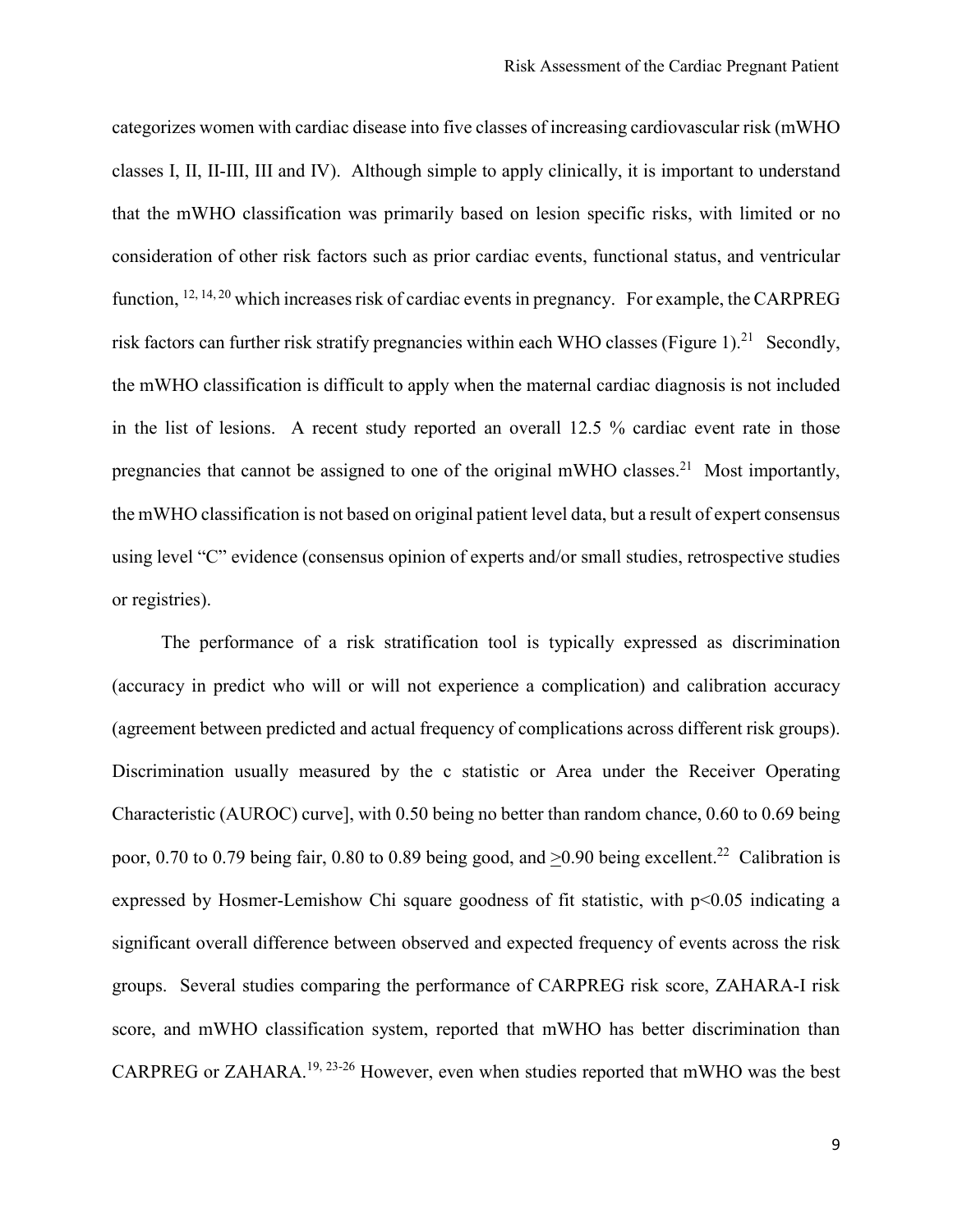at predicting cardiovascular risk, the discriminative accuracy of the mWHO score was at most 'fair' (AUROC 0.71 to 0.77). A consistent finding is that CARPREG, Zahara I, and mWHO do not have both good discrimination and calibrative accuracy when assessed in other populations. Important reasons for this include the wide variations with regard to the cardiac lesions included, the definition for predictors and outcomes, the nature and severity of cardiac lesions between regions, differences in management and follow-up between centres. While external validation will provide a real world measure of performance, the definition of predictors and outcomes in this type of external validation study must be identical to the original study. Another caveat is that validation set needs to have an adequate number of outcomes – it has been suggested that the validation study has to have at least 100 patients with the outcome of interest and 100 patients without the outcome of interest, to be able to definitively assess the discrimination and calibration of the prediction rule.<sup>27</sup>

## *Current Cardiac Risk Classification Tools*

Carpreg II study was a continuation of the CARPREG study at the Toronto lead site together with another high volume obstetric centre, utilizing the same study infrastructure and protocol as the original CARPREG national study. The CARPREG II study reported on consecutive prospectively recruited pregnant women with heart disease from 1994 to 2014, who were cared by same team of physicians and in later years, within the context of maternal cardiac clinics (Tables 1). As the study sample was almost 4 times that of the original CARPREG study, additional outcome events were identified although heart failure and cardiac arrhythmia remained the most common maternal cardiac complications. Carpreg II risk score incorporated the original CARPREG predictors and added lesion specific and process of care predictors. Unlike the original CARPREG risk scores, the 10 independent predictors of cardiac events were associated with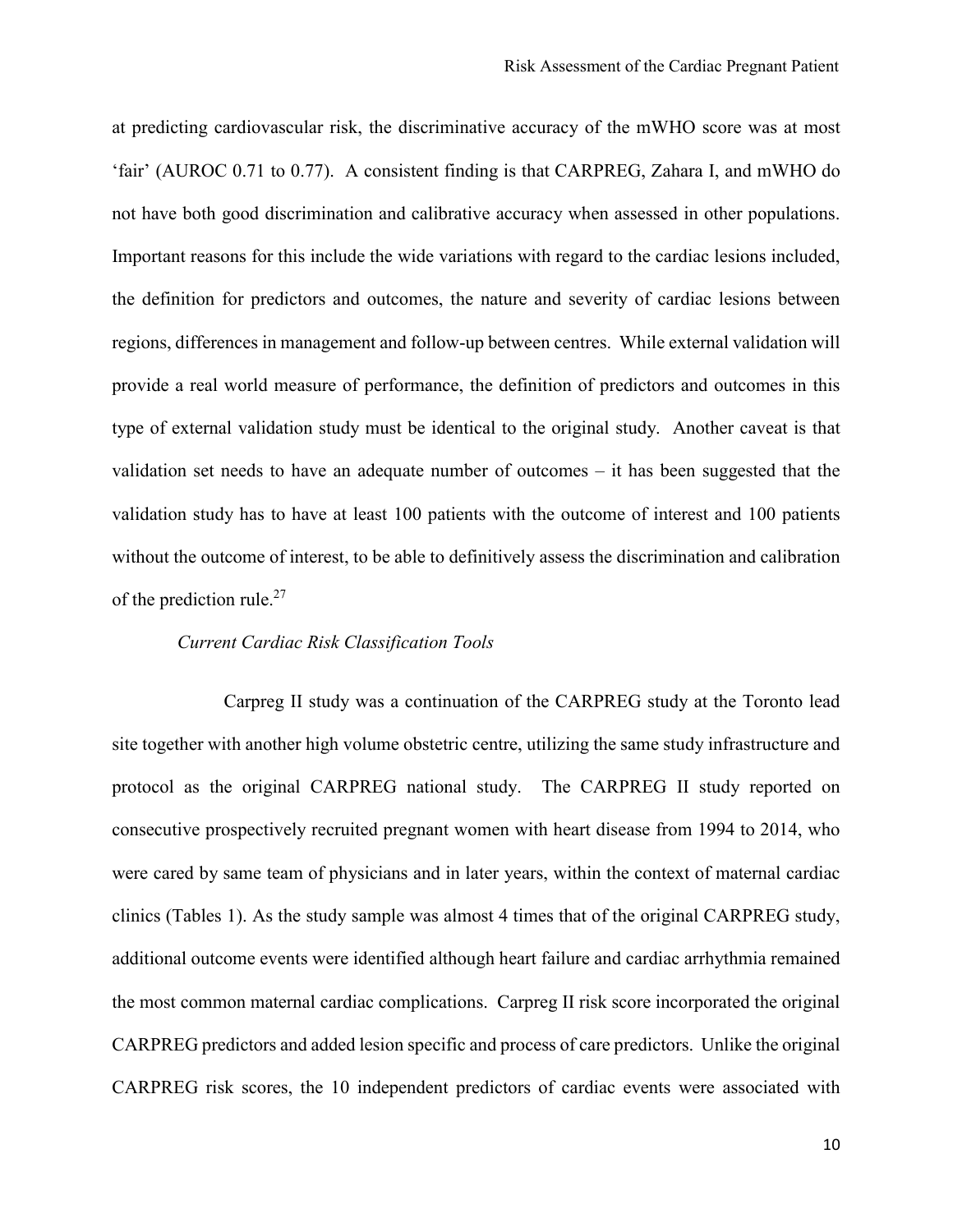different levels of risk and thus were assigned different weights (points). Three predictors (poor maternal functional class or cyanosis, prior cardiac events or arrhythmias, mechanical valve) had the highest level of risk and thus were assigned 3 points each. The CARPREG II risk score was the sum of the points corresponding to the presence or absence of each of the 10 predictors (Table 2). Range of points of 0 to  $> 4$  points corresponded to cardiac event rates ranging from 5% to 41% (Table 2: Figure 2). $21$ 

CARPREG II risk score also is applicable when secondary outcome events (urgent cardiac procedures during pregnancy and within 6 weeks postpartum or deterioration of > 2 functional class during the antepartum period). Carpreg II risk score was validated in the CARPREG study using split sample technique. When compared with CARPREG, ZAHARA-I, and mWHO, the CARPREG-II risk score not only had the highest discriminative accuracy (c statistic) in the validation set, but was the only risk classification tool that had good calibrative accuracy (no significant difference between expected and observed risk across the risk groups)(Figure 3).<sup>21</sup> While the CARPREG II risk score has the potential to provide the most comprehensive assessment of maternal cardiovascular risks as it incorporated general risk factors, lesion-specific risk factors, and process of care factors (Figure 2), $^{21}$  it has not been independently validated in other patient populations.

Its most recent version published as part of the 2018 European Society of Cardiology (ESC) Guidelines, the original mWHO classification was updated to include 12 additional lesion categories (Table 3). In addition, each risk class was assigned a numerical value corresponding to maternal cardiac risk estimate ranging from 2.5% to 100%, but the basis of these risk estimates was not stated.<sup>1</sup> Highest-risk cardiac lesions (mWHO class IV) are considered to be associated with significant maternal mortality and women with these conditions should either be counseled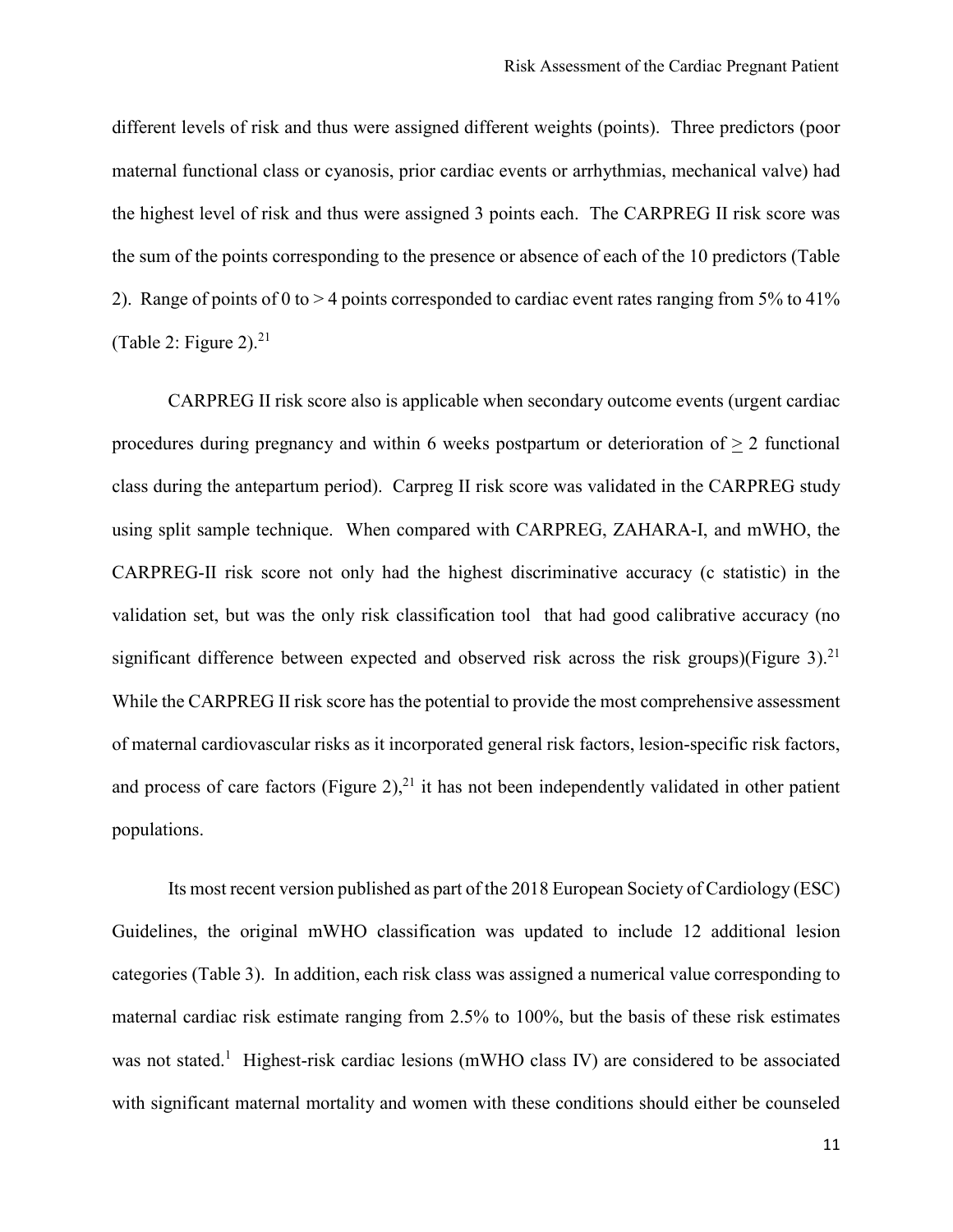against pregnancy, or managed in centres where maximum surveillance is possible from a cardiac and obstetric standpoint. There has been no validation of the updated mWHO classification *Cardiac Risk Classification Tools Clinical Practice, Caveats, Gaps and Opportunities*

All of the existing risks stratification tools should be seen as a starting point to guide clinicians while counseling women with heart disease.<sup>28</sup> Clinicians should familiarize themselves with the scope and limitations of each scoring system and choose the method of risk assessment which is the most feasible for their practice setting. If they opt to use one of the risk scores, they should consider incorporating lesion-specific risks for those patients with high risk lesions before making clinical recommendations (Figure 1). One approach is to identify pregnancies in women with cardiac lesions at particularly risk for cardiac mortality, but may not be under represented in studies from which risk scores were developed. Infrequent encountered high cardiac risk lesions include mechanical valves, cardiomyopathy from any cause with severe left ventricular systolic function, previous peripartum cardiomyopathy with residual left ventricular systolic dysfunction, severe symptomatic mitral or aortic stenosis, Eisenmenger syndrome, Fontan with systemic ventricular dysfunction, Marfan or hereditary thoracic aortic syndrome with aortic dilatation, vascular Ehlers-Danlos syndrome, or spontaneous coronary artery dissection. For pregnancies in women without the abovementioned high-risk lesions, CARPREG II risk score could be used, with subsequent modification after integrating patient specific considerations (include exercise testing, cardiac imaging data, compliance, co-morbid conditions, and socio-economic status). Conversely, if clinicians choose to use the mWHO risk-classification system, this should not be used in isolation without considering predictors such as prior history of heart failure and arrhythmias which further augments maternal cardiovascular risk (Figure 1). Importantly, cardiac risk assessment should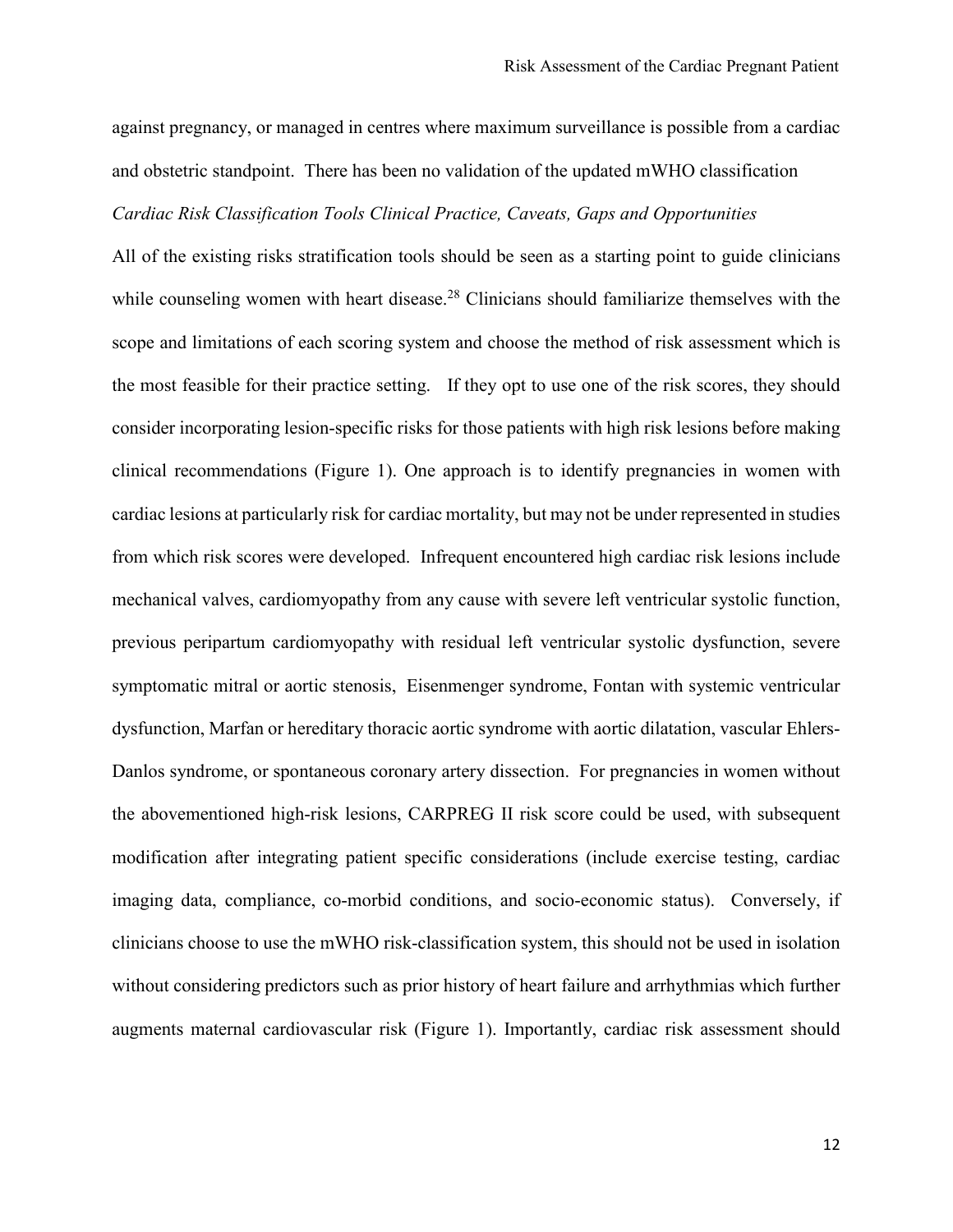always incorporate clinical judgment in addition to the use of risk scores or risk classification systems.

While interpreting risk, it is important to remember that the cardiac event rate in the lowest risk group can be as high as 5%, thus "low" risk is the not the same as "no" risk.<sup>1, 12, 14, 21</sup>

Clinicians must also remember that current risk scores and risk classification methods focused only on maternal cardiac risk, but 'pregnancy risk' also include the obstetric and fetoneonatal complications, as well as long term risk of cardiac complications or lesion progression,<sup>8</sup> which are arguably more frequent and equally, if not more life-transforming. The multidisciplinary team should therefore ensure that the risk assessment provided covers all these aspects of health, which are important in shared decision-making regarding continuation versus termination of pregnancy, obstetric surveillance, decisions regarding the mode of delivery and resource allocation.

Future tools for risk prediction in pregnant women with heart disease will need to evolve and have the predictive capability to estimate the risk both maternal and fetoneonatal complications, provide risk estimates that are specific to an individual patient's lesion, while considering socioeconomic status, patient specific factors (lifestyles, health care behavior, compliance), access to specialty care, and the nature of health system.

#### **Acknowledgments:** None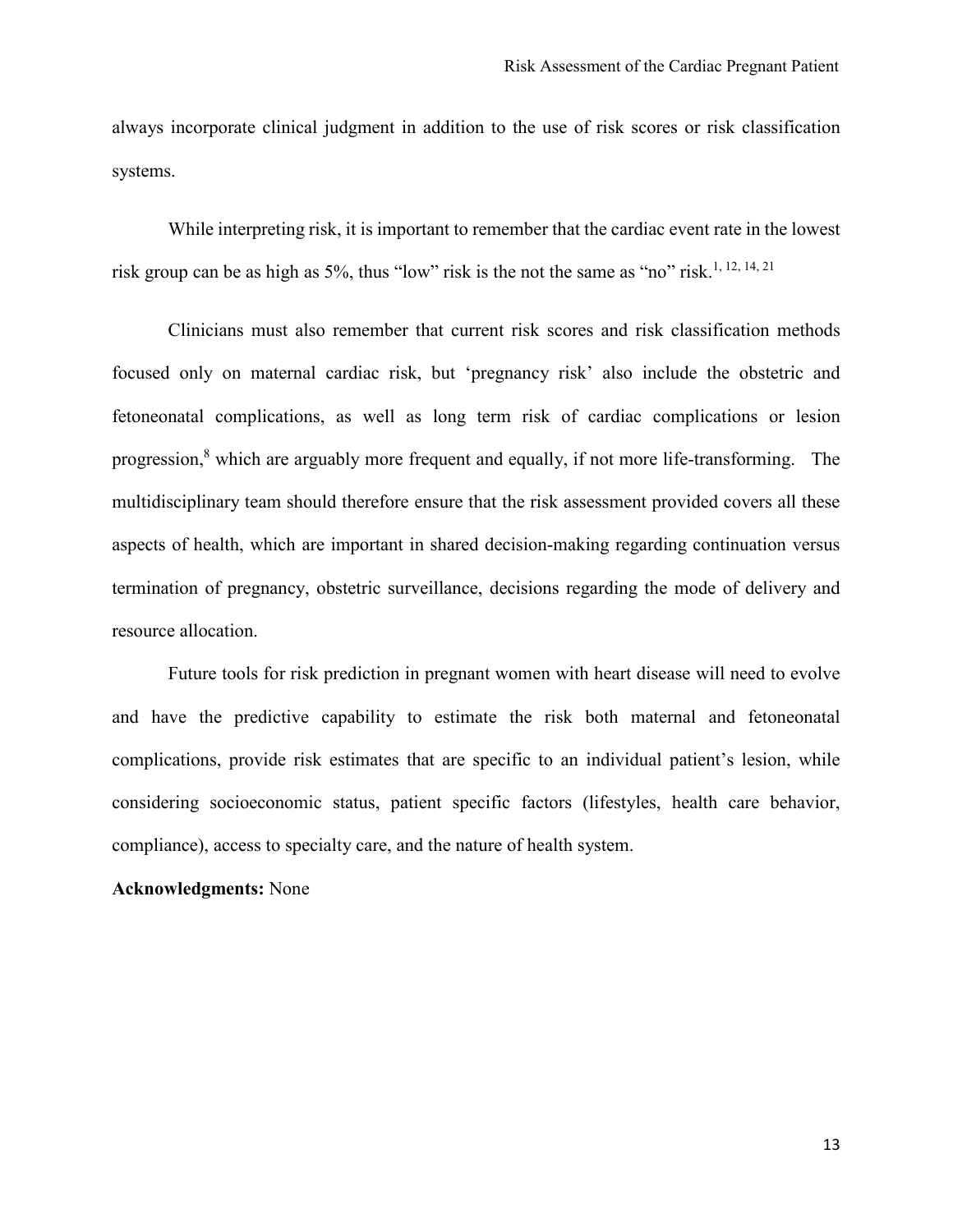# **References**

1. Regitz-Zagrosek V, Roos-Hesselink JW, Bauersachs J, et al. 2018 ESC Guidelines for the management of cardiovascular diseases during pregnancy. *Eur Heart J*. 2018;39:3165-3241.

2. Kovacs AH, Harrison JL, Colman JM, et al. Pregnancy and contraception in congenital heart disease: what women are not told. *J Am Coll Cardiol*. 2008;52:577-8.

3. Lindley KJ, Conner SN, Cahill AG, et al. Contraception and Pregnancy Planning in Women With Congenital Heart Disease. *Curr Treat Options Cardiovasc Med*. 2015;17:50.

4. Cauldwell M, Gatzoulis M and Steer P. Congenital heart disease and pregnancy: A contemporary approach to counselling, pre-pregnancy investigations and the impact of pregnancy on heart function. *Obstet Med*. 2017;10:53-57.

5. Kaemmerer M, Vigl M, Seifert-Klauss V, et al. Counseling reproductive health issues in women with congenital heart disease. *Clin Res Cardiol*. 2012;101:901-7.

6. Quist-Nelson J. Preconception Care. In: V. Berghella, ed. *Obstetric Evidence Based Guidelines* Florida: CRC Press; 2017: 1-18.

7. Clapp MA and Bernstein SN. Preconception Counseling for Women With Cardiac Disease. *Curr Treat Options Cardiovasc Med*. 2017;19:67.

8. Grewal J, Siu SC, Ross HJ, et al. Pregnancy outcomes in women with dilated cardiomyopathy. *J Am Coll Cardiol*. 2009;55:45-52.

9. Shime J, Mocarski EJ, Hastings D, et al. Congenital heart disease in pregnancy: short- and longterm implications. *Am J Obstet Gynecol*. 1987;156:313-22.

10. Whittemore R, Hobbins JC and Engle MA. Pregnancy and its outcome in women with and without surgical treatment of congenital heart disease. *Am J Cardiol*. 1982;50:641-51.

11. von Elm E, Altman DG, Egger M, et al. The Strengthening the Reporting of Observational Studies in Epidemiology (STROBE) statement: guidelines for reporting observational studies. *Lancet*. 2007;370:1453-7.

12. Siu SC, Sermer M, Colman JM, et al. Prospective multicenter study of pregnancy outcomes in women with heart disease. *Circulation*. 2001;104:515-21.

13. Khairy P, Ouyang DW, Fernandes SM, et al. Pregnancy outcomes in women with congenital heart disease. *Circulation*. 2006;113:517-24.

14. Drenthen W, Boersma E, Balci A, et al. Predictors of pregnancy complications in women with congenital heart disease. *Eur Heart J*. 2010;31:2124-32.

15. Ottenbacher KJ, Ottenbacher HR, Tooth L, et al. A review of two journals found that articles using multivariable logistic regression frequently did not report commonly recommended assumptions. *J Clin Epidemiol*. 2004;57:1147-52.

16. Bursac Z, Gauss CH, Williams DK, et al. Purposeful selection of variables in logistic regression. *Source Code Biol Med*. 2008;3:17.

17. Bouwmeester W, Zuithoff NP, Mallett S, et al. Reporting and methods in clinical prediction research: a systematic review. *PLoS Med*. 2012;9:1-12.

18. European Society of G, Association for European Paediatric C, German Society for Gender M, et al. ESC Guidelines on the management of cardiovascular diseases during pregnancy: the Task Force on the Management of Cardiovascular Diseases during Pregnancy of the European Society of Cardiology (ESC). *Eur Heart J*. 2011;32:3147-97.

19. Kim YY, Goldberg LA, Awh K, et al. Accuracy of risk prediction scores in pregnant women with congenital heart disease. *Congenit Heart Dis*. 2019;14:470-478.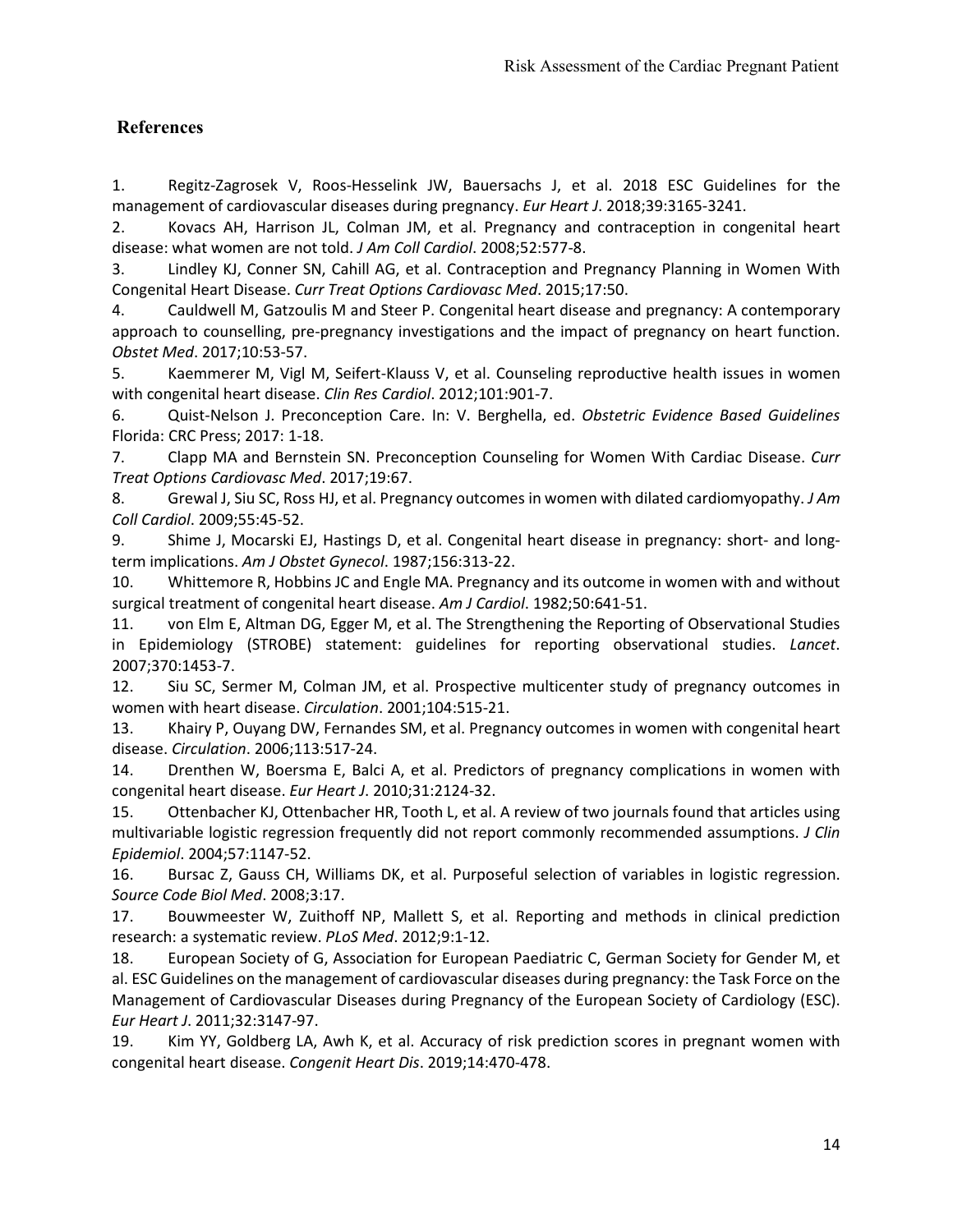20. van Hagen IM, Boersma E, Johnson MR, et al. Global cardiac risk assessment in the Registry Of Pregnancy And Cardiac disease: results of a registry from the European Society of Cardiology. *Eur J Heart Fail*. 2016;18:523-33.

21. Silversides CK, Grewal J, Mason J, et al. Pregnancy Outcomes in Women With Heart Disease: The CARPREG II Study. *J Am Coll Cardiol*. 2018;71:2419-2430.

22. Božikov J and Zaletel-Kragelj L. Test Validity Measures and Receiver Operating Characteristic (ROC) Analysis. In: L. Zaletel-Kragelj and J. Božikov, eds. *Methods and Tools in Public Health: A Handbook for Teachers, Researchers and Health Professionals* Lage: Hans Jacobs Publishing Company; 2010: 749-770.

23. Balci A, Sollie-Szarynska KM, van der Bijl AG, et al. Prospective validation and assessment of cardiovascular and offspring risk models for pregnant women with congenital heart disease. *Heart*. 2014;100:1373-81.

24. Fu Q and Lin J. Predictive accuracy of three clinical risk assessment systems for cardiac complications among Chinese pregnant women with congenital heart disease. *Int J Gynaecol Obstet*. 2016;134:140-4.

25. Martins LC, Freire CM, Capurucu CA, et al. Risk Prediction of Cardiovascular Complications in Pregnant Women With Heart Disease. *Arq Bras Cardiol*. 2016;106:289-96.

26. Pijuan-Domenech A, Galian L, Goya M, et al. Cardiac complications during pregnancy are better predicted with the modified WHO risk score. *Int J Cardiol*. 2015;195:149-54.

27. Vergouwe Y, Steyerberg EW, Eijkemans MJ, et al. Substantial effective sample sizes were required for external validation studies of predictive logistic regression models. *J Clin Epidemiol*. 2005;58:475-83.

28. Elkayam U. How to Predict Pregnancy Risk in an Individual Woman With Heart Disease. *J Am Coll Cardiol*. 2018;71:2431-2433.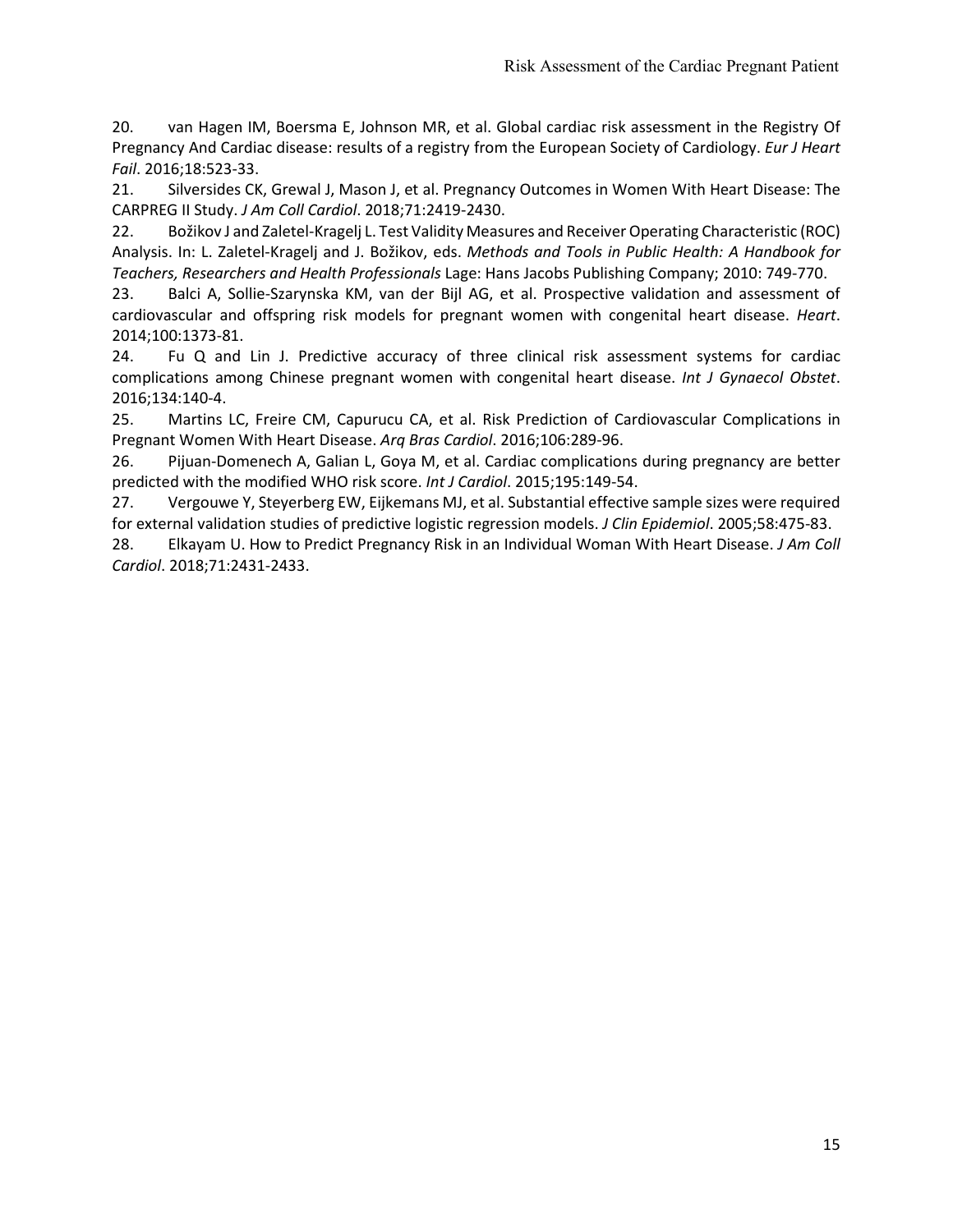## **Figure Legends**

**Figure 1:** The overall frequency of pregnancy related cardiac complications in each modified World Health Organization (mWHO) class is shown in red. The risk of complications within each mWHO classes is further stratified according to CARPREG risk scores of 0 (Carpreg 0), 1 (Carpreg 1), and  $>1$  (Carpreg 1). [Modified from reference  $^{21}$ ]

**Figure 2:** The CARPREG II risk score is based on 10 predictors, each assigned a weighted point. The sum of points represents the risk score. Risk scores are categorized into the 5 groups shown on the x axis. The predicted (blue) and observed frequency of cardiac events in the derivation (purple) and validation (red) groups are shown on the y axis. [Modified from reference  $^{21}$ ]

**Figure 3:** Comparative graph showing the predicted (in yellow) and observed (in blue) rate of cardiovascular complications as a function of risk group as calculated by CARPREG II risk Score, modified World Health classification system with risk estimates for high income countries (mWHO), CARPREG risk score, and the ZAHARA I risk score. C denotes c statistic or discriminative accuracy. HL-X<sup>2</sup> denotes Hosmer-Lemeshow Chi Square goodness of fit statistic, a measure of calibrative accuracy. [Modified from reference  $2<sup>1</sup>$ ]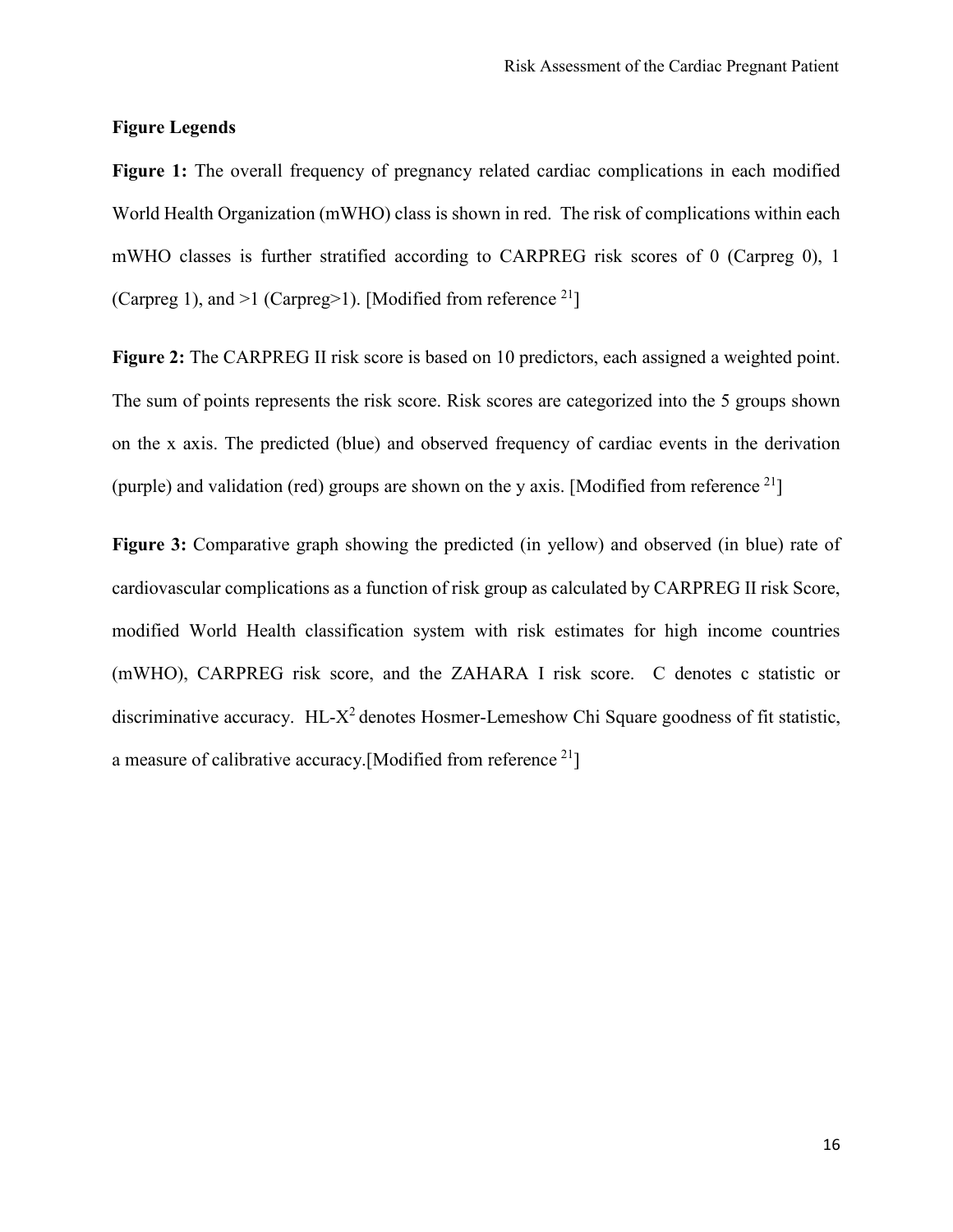|                  |                           | <b>RISK SCORES</b>                     |                              | <b>CLASSIFICATION</b>                  |                            |
|------------------|---------------------------|----------------------------------------|------------------------------|----------------------------------------|----------------------------|
|                  |                           |                                        |                              |                                        | <b>SYSTEM</b>              |
|                  | <b>Study and Year of</b>  | <b>CARPREG II<sup>21</sup></b>         | ZAHARA 1 <sup>14</sup>       | <b>CARPREG</b> <sup>12</sup>           | mWHO 1, 18                 |
|                  | <b>Publication</b>        | 2018                                   | 2010                         | 2001                                   | 2011 and 2018*             |
|                  | <b>Data Source</b>        | Multi-centre, Canada                   | Multi-centre, Europe         | Multi-centre, Canada                   | Expert opinion             |
|                  | <b>Study Design</b>       | Consecutive, prospective               | Retrospective                | Consecutive, prospective               |                            |
|                  | <b>Cardiac lesions</b>    | 64% CHD, 23% acquired,                 | 100% CHD                     | 74% CHD, 22% acquired,                 | CHD, acquired, and         |
|                  | included                  | 13% arrhythmias                        |                              | 4% arrhythmias                         | arrhythmias                |
|                  | <b>Gestational age at</b> | $<$ 20 weeks' gestation in             | Not stated                   | < 20 weeks' gestation in               |                            |
|                  | entry into study          | 65% of pregnancies                     |                              | 69% of pregnancies                     |                            |
|                  | Latest follow up          | 6 months after delivery                | 6 months after delivery      | 6 months after delivery                | $\blacksquare$             |
|                  | Independent               | Yes                                    | N <sub>o</sub>               | Yes                                    |                            |
|                  | verification of events    |                                        |                              |                                        |                            |
| Primary          | <b>Death</b>              | Cardiac Death                          | L.                           | Cardiac death                          | $\overline{\phantom{a}}$ a |
| cardiac          | <b>Heart Failure</b>      | Pulmonary edema                        | Heart failure requiring      | Pulmonary oedema                       | a                          |
| events           |                           | Right heart failure<br>$\bullet$       | treatment                    |                                        |                            |
|                  | <b>Arrhythmias</b>        | Sustained symptomatic                  | Arrhythmias requiring        | Sustained symptomatic                  | $\overline{\phantom{a}}$ a |
|                  |                           | arrhythmia requiring                   | treatment                    | arrhythmia requiring                   |                            |
|                  |                           | treatment                              |                              | treatment                              |                            |
|                  | Other cardiovascular      | Stroke or transient                    | Stroke                       | Stroke<br>$\bullet$                    | $\overline{\phantom{a}}$ a |
|                  | outcomes                  | ischemic attack                        | Myocardial                   | Cardiac arrest                         |                            |
|                  |                           | Cardiac arrest<br>$\bullet$            | infarction                   |                                        |                            |
|                  |                           | Myocardial infarction<br>$\bullet$     | Endocarditis<br>$\bullet$    |                                        |                            |
|                  |                           | Vascular dissection                    | Thromboembolism<br>$\bullet$ |                                        |                            |
|                  |                           | Cardiac<br>$\bullet$                   |                              |                                        |                            |
|                  |                           | thromboembolism                        |                              |                                        |                            |
| <b>Secondary</b> |                           | Antepartum decline $\geq$<br>$\bullet$ |                              | Antepartum decline $\geq$<br>$\bullet$ | $\sqrt{a}$                 |
| cardiac          |                           | 2 NYHA                                 |                              | 2 NYHA                                 |                            |
| events           |                           | Urgent cardiac<br>٠                    |                              | Urgent cardiac                         |                            |
|                  |                           | procedure up to the                    |                              | procedure up to 6 <sup>th</sup>        |                            |
|                  |                           | 6th postpartum week                    |                              | postpartum month                       |                            |

**Table 1: Summary of Cardiac Risk Classification Tools** [Single center studies and smaller studies reporting predictive role of cardiopulmonary testing, N-terminal pro-brain natriuretic peptide, sub-pulmonary ventricular systolic dysfunction were not included]

CHD, congenital heart disease; NYHA, New York Heart Association functional class; mWHO, Modified World Health organization; a Not specifically mentioned other than maternal cardiac eventual rate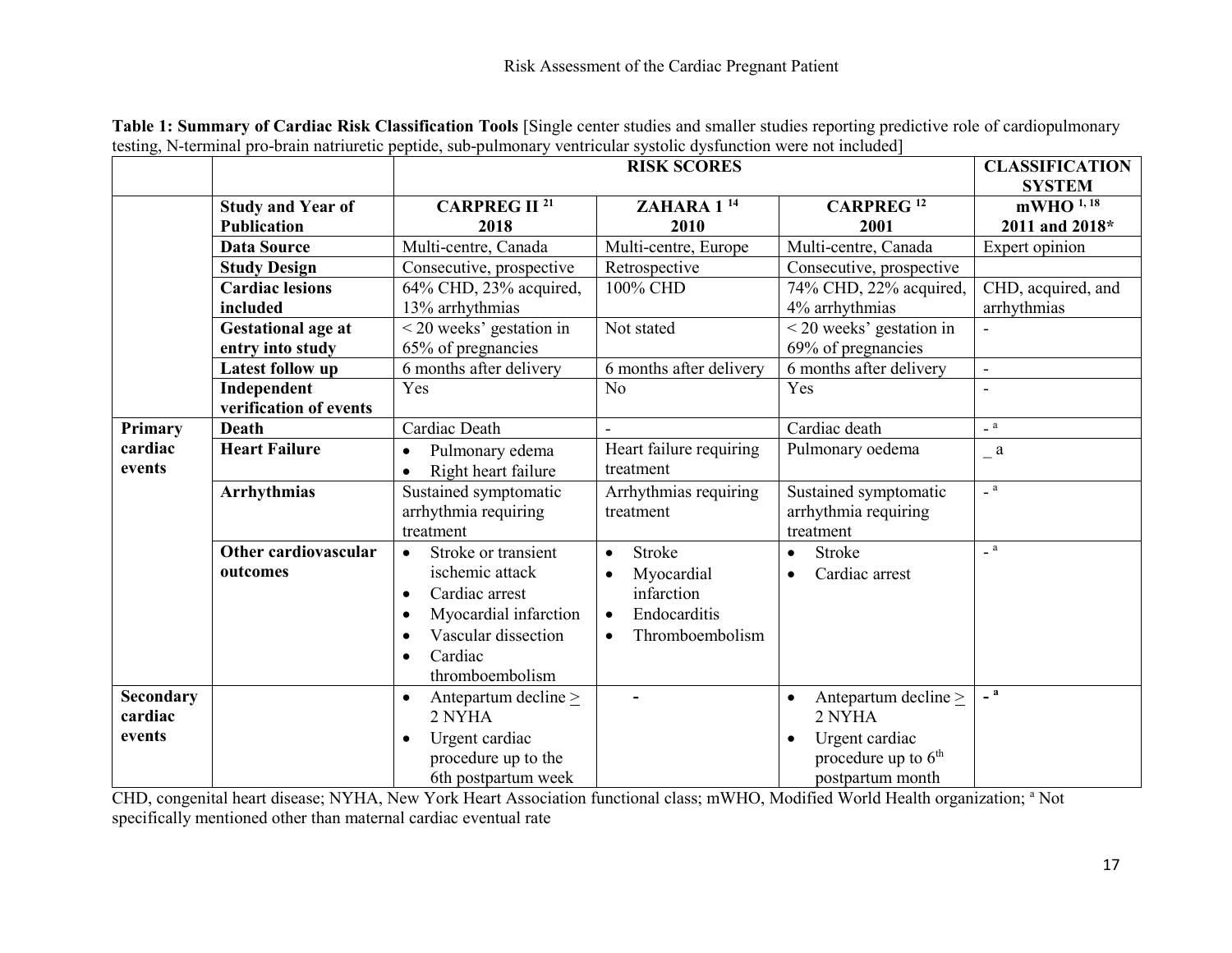|                                                                     | <b>RISK SCORES</b>                                                                                                                                                                                                                                                                                                                                                                                                                                                                                                                                                 |                                                                                                                                                                                                                                                                                                                                                                                                        |                                                                                                                                                                                                                                                                                                                                                                                                                                                                                                                |
|---------------------------------------------------------------------|--------------------------------------------------------------------------------------------------------------------------------------------------------------------------------------------------------------------------------------------------------------------------------------------------------------------------------------------------------------------------------------------------------------------------------------------------------------------------------------------------------------------------------------------------------------------|--------------------------------------------------------------------------------------------------------------------------------------------------------------------------------------------------------------------------------------------------------------------------------------------------------------------------------------------------------------------------------------------------------|----------------------------------------------------------------------------------------------------------------------------------------------------------------------------------------------------------------------------------------------------------------------------------------------------------------------------------------------------------------------------------------------------------------------------------------------------------------------------------------------------------------|
|                                                                     | <b>CARPREG II<sup>21</sup></b> (Points in Brackets)                                                                                                                                                                                                                                                                                                                                                                                                                                                                                                                | <b>ZAHARA 1<sup>14</sup></b> (Points in Brackets)                                                                                                                                                                                                                                                                                                                                                      | <b>CARPREG</b> <sup>12</sup>                                                                                                                                                                                                                                                                                                                                                                                                                                                                                   |
| <b>Functional</b><br><b>Predictors</b>                              | Cardiac event (heart failure, transient<br>$\bullet$<br>ischemic attack, stroke, or arrhythmia<br>requiring treatment) prior to current<br>pregnancy <sup>a</sup> $(3)$<br>Baseline NYHA III/IV or Cyanosis (3)<br>$\bullet$<br>Systemic ventricular ejection fraction<br>$\bullet$<br>$<$ 55% (2)<br>Left heart obstruction (mitral valve<br>$\bullet$<br>area $\leq$ 2 cm <sup>2</sup> or aortic valve area $\leq$ 1.5<br>$\text{cm}^2$ , or peak left ventricular outflow<br>tract gradient>30 mmHg) or at least<br>moderate-severe mitral regurgitation<br>(2) | History of arrhythmias $(1.5)$<br>$\bullet$<br>Cardiac medications before<br>pregnancy $(1.5)$<br>$NYHA \geq II$ prior to pregnancy<br>$\bullet$<br>(0.75)<br>Left heart obstruction $(2.5)$<br>Moderate/ Severe systemic<br>$\bullet$<br>atrioventricular valve regurgitation<br>(0.75)<br>Moderate/ Severe pulmonary<br>$\bullet$<br>atrioventricular valve regurgitation<br>$(0.75 \text{ points})$ | point each for<br>Cardiac event (heart failure,<br>transient ischemic attack,<br>stroke, or arrhythmia requiring<br>treatment) prior to current<br>pregnancy <sup>a</sup><br>Baseline NYHA III or IV or<br>$\bullet$<br>cyanosis<br>Systemic ventricular ejection<br>$\bullet$<br>fraction $\leq 40\%$<br>Left heart obstruction (mitral<br>$\bullet$<br>valve area $\leq$ 2 cm <sup>2</sup> or aortic<br>valve area<1.5 cm <sup>2</sup> , or peak<br>left ventricular outflow tract<br>$gradient > 30 mmHg$ ) |
| <b>Lesion Specific</b><br><b>Predictors</b>                         | Mechanical valve (3)<br>$\bullet$<br>Pulmonary hypertension $b$ (2)<br>$\bullet$<br>Coronary artery disease $(c)$<br>$\bullet$<br>High-risk aortopathy $d(2)$<br>$\bullet$                                                                                                                                                                                                                                                                                                                                                                                         | Mechanical valve (4.25)<br>$\bullet$<br>Corrected or Uncorrected cyanotic<br>heart disease $(1.0)$                                                                                                                                                                                                                                                                                                     |                                                                                                                                                                                                                                                                                                                                                                                                                                                                                                                |
| <b>Process</b><br>Predictor                                         | No prior cardiac interventions $e(1)$<br>$\bullet$<br>Late pregnancy assessment $f(1)$<br>$\bullet$                                                                                                                                                                                                                                                                                                                                                                                                                                                                |                                                                                                                                                                                                                                                                                                                                                                                                        |                                                                                                                                                                                                                                                                                                                                                                                                                                                                                                                |
| <b>Sum of Points</b><br>and<br>Corresponding<br><b>Cardiac Risk</b> | 0 to 1 point = $5\%$<br>$\bullet$<br>2 points<br>$= 10\%$<br>$\bullet$<br>3 points<br>$= 15\%$<br>4 points<br>$= 22\%$<br>$\bullet$ > 4 points = 41%                                                                                                                                                                                                                                                                                                                                                                                                               | • $0-0.50$ point<br>$= 2.9\%,$<br>$0.51-1.5$ points = 7.5<br>$\bullet$<br>1.51–2.50 points = $17.5\%$<br>2.51–3.50 points = $43.1\%$<br>• $>3.51$<br>$= 70.0\%$                                                                                                                                                                                                                                        | $= 5\%,$<br>$0$ point<br>$\bullet$<br>$\bullet$ 1 point<br>$= 27\%$<br>$\bullet$ > 1 points = 75%                                                                                                                                                                                                                                                                                                                                                                                                              |

#### **Table 2: Summary of How Pregnancy Risk Scores and Risk Estimates Are Calculated**

<sup>a</sup> excluding events preceding prior cardiac surgery; <sup>b</sup> right ventricular systolic pressure  $\geq$  50 mmHg in the absence of right ventricular outflow tract obstruction; <sup>c</sup> angiographically proven coronary artery obstruction or past myocardial infarction; <sup>d</sup> Marfan syndrome, bicuspid aortopathy with aortic dimension >45 mm, Loeys-Dietz syndrome, vascular Ehlers-Danlos syndrome, or prior aortic dissection or pseudoaneurysm); <sup>e</sup> no prior repair of congenital lesion, valve repair/replacement, or percutaneous/surgical treatment of arrhythmia; f first antenatal assessment > 20 weeks gestation; NYHA, New York Heart Association functional class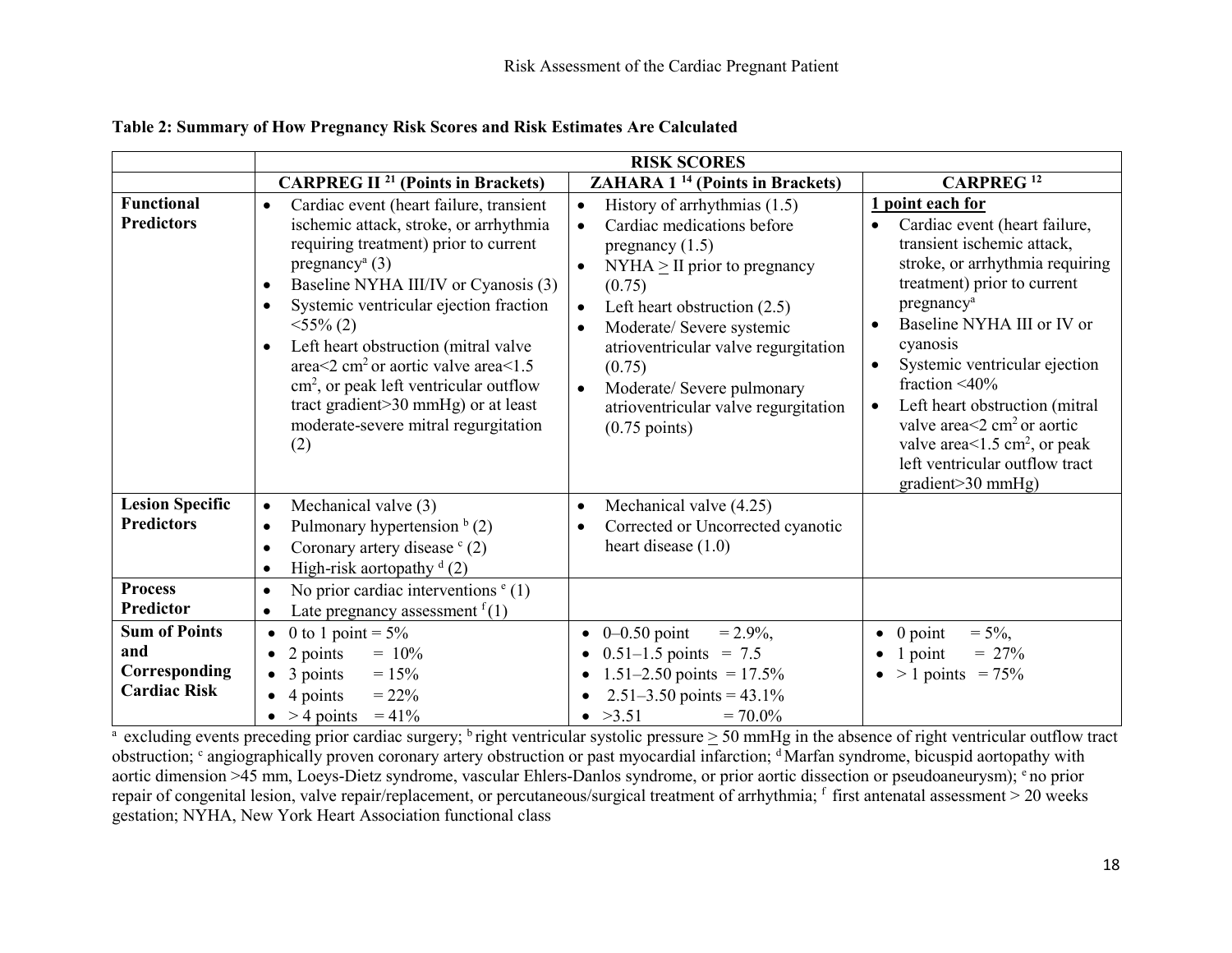| mWHO Class                                      | <b>Cardiac lesions</b>                                                                                                                                                                                                                                                                                                                                                                                                                | <b>Maternal Cardiac</b><br><b>Risk Assigned by</b><br><b>2018 Guidelines</b><br>Authors <sup>a</sup> | <b>Clinical Application</b>                                                                                                                                                                                                                                                     |
|-------------------------------------------------|---------------------------------------------------------------------------------------------------------------------------------------------------------------------------------------------------------------------------------------------------------------------------------------------------------------------------------------------------------------------------------------------------------------------------------------|------------------------------------------------------------------------------------------------------|---------------------------------------------------------------------------------------------------------------------------------------------------------------------------------------------------------------------------------------------------------------------------------|
| Class I                                         | Small or mild pulmonary stenosis, patent ductus arteriosus,<br>$\bullet$<br>mitral valve prolapse<br>Successfully repaired simple lesions (atrial or ventricular septal<br>$\bullet$<br>defect, patent ductus arteriosus, anomalous pulmonary venous<br>connection)<br>Atrial or ventricular ectopic beats, isolated<br>$\bullet$                                                                                                     | 2.5 to 5%                                                                                            | No detectable increased<br>risk of maternal mortality<br>and no/mild increase in<br>morbidity                                                                                                                                                                                   |
| Class II                                        | Unoperated atrial or ventricular septal defect<br>$\bullet$<br>Repaired tetralogy of Fallot<br>$\bullet$<br>Most arrhythmias (supraventricular arrhythmias)<br>$\bullet$<br>Turner syndrome without aortic dilation<br>$\bullet$                                                                                                                                                                                                      | 5.7 to 10.5%                                                                                         | Small increase in maternal<br>risk mortality or moderate<br>increase in morbidity                                                                                                                                                                                               |
| Class II or III<br>(depending on<br>individual) | Mild left ventricular impairment $(EF > 45%)$<br>$\bullet$<br>Hypertrophic cardiomyopathy<br>$\bullet$<br>Native or tissue valvular heart disease not considered WHO I or<br>IV<br>Marfan or other HTAD syndrome without aortic dilatation<br>$\bullet$<br>Aorta <45 mm in association with bicuspid aortic valve<br>$\bullet$<br>pathology<br>Repaired coarctation<br>$\bullet$<br>Atrioventricular septal defect<br>$\bullet$       | 10 to 19%                                                                                            | Intermediate increased risk<br>of maternal mortality or<br>moderate to severe increase<br>in morbidity                                                                                                                                                                          |
| Class III                                       | Moderate left ventricular impairment (EF 30-45%)<br>$\bullet$<br>Previous peripartum cardiomyopathy without residual left<br>$\bullet$<br>ventricular impairment<br>Mechanical valve<br>$\bullet$<br>Systemic right ventricle with good or mildly decreased<br>$\bullet$<br>ventricular function<br>Fontan circulation if otherwise well and the cardiac condition<br>uncomplicated<br>Unrepaired cyanotic heart disease<br>$\bullet$ | 19 to 27%                                                                                            | Significantly increased risk<br>of maternal mortality or<br>severe morbidity. Expert<br>counselling required. If<br>pregnancy is decided upon,<br>intensive specialist cardiac<br>and obstetric monitoring<br>needed throughout<br>pregnancy, childbirth and<br>the puerperium. |

## **Table 3. Modified World Health Organization Classification of Cardiovascular Risk (Additional lesions or clarifications added in 2018 Guidelines Are Bolded and in Italics) 1, 18**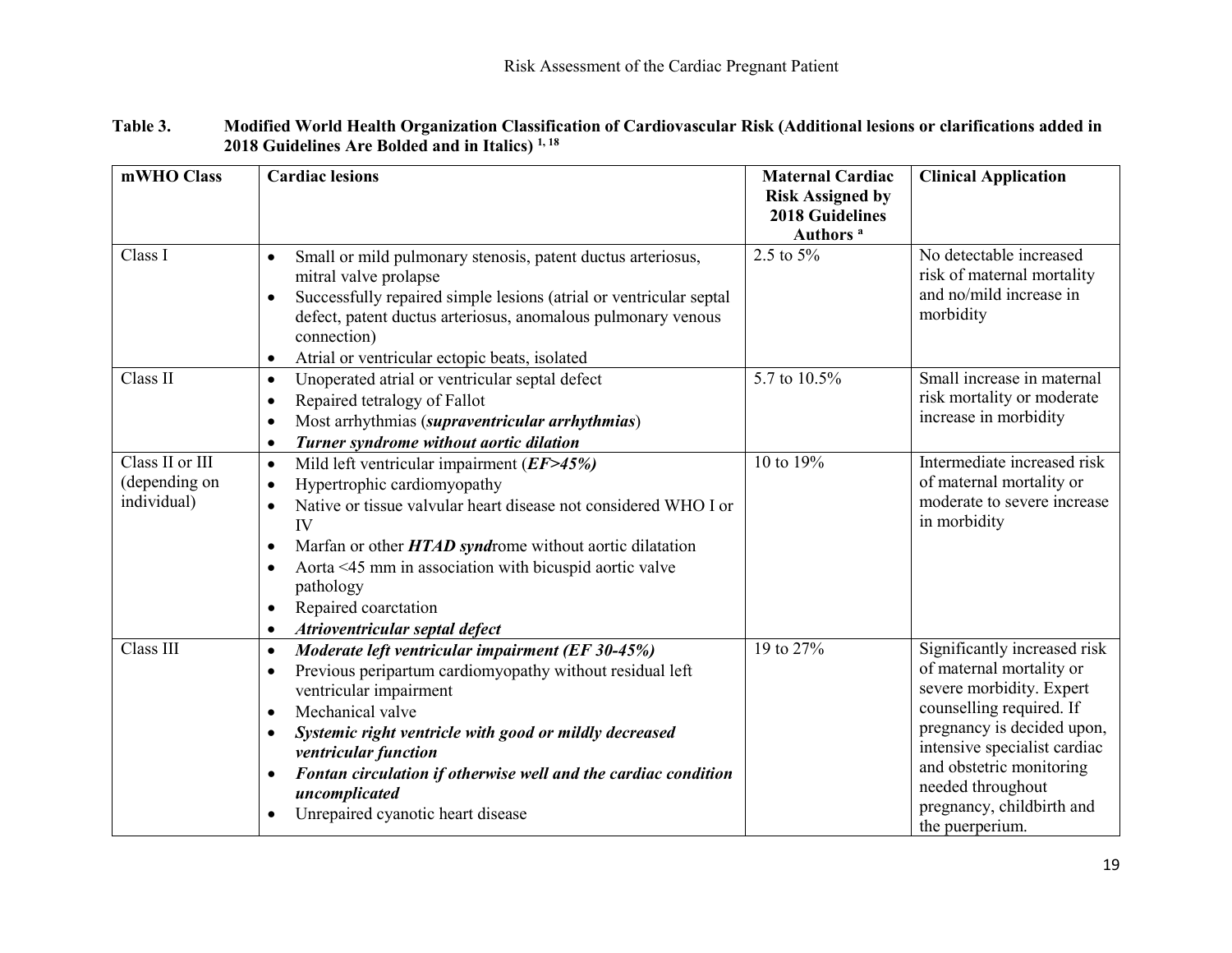|          | Other complex congenital heart disease<br>$\bullet$<br><b>Moderate mitral stenosis</b><br>Severe asymptomatic aortic stenosis<br>Moderate aortic dilation (40–45 mm in Marfan syndrome or<br>other HTAD, 45–50 mm in bicuspid aortic valve, Turner<br>syndrome ASI 20-25mm/m <sup>2</sup> , tetralogy of Fallot $\leq 50$ mm)                                                                                                                                                                                                                                                                                                                                          |            |                                                                                                                                                                                                                    |
|----------|------------------------------------------------------------------------------------------------------------------------------------------------------------------------------------------------------------------------------------------------------------------------------------------------------------------------------------------------------------------------------------------------------------------------------------------------------------------------------------------------------------------------------------------------------------------------------------------------------------------------------------------------------------------------|------------|--------------------------------------------------------------------------------------------------------------------------------------------------------------------------------------------------------------------|
|          | Ventricular tachycardia                                                                                                                                                                                                                                                                                                                                                                                                                                                                                                                                                                                                                                                |            |                                                                                                                                                                                                                    |
| Class IV | Pulmonary arterial hypertension<br>$\bullet$<br>Severe systemic ventricular dysfunction (EF<30% or NYHA<br>$\bullet$<br>class III-IV)<br>Previous peripartum cardiomy opathy with any residual left<br>ventricular impairment<br>Severe mitral stenosis<br>Severe symptomatic aortic stenosis<br>Systemic right ventricle with moderate or severely decreased<br>ventricular function<br>Severe aortic dilatation $($ >45 mm in Marfan syndrome or <i>other</i><br>HTAD, >50 mm in bicuspid aortic valve, Turner syndrome<br>$ASI > 25mm/m^2$ , tetralogy of Fallot > 50mm)<br><b>Vascular Ehlers-Danlos</b><br>Severe (re)coarctation<br>Fontan with any complication | 40 to 100% | Extremely high risk of<br>maternal mortality or<br>severe morbidity;<br>pregnancy contraindicated.<br>If pregnancy occurs<br>termination should be<br>discussed. If pregnancy<br>continues, care as for class<br>Ш |

<sup>a</sup> Basis of risk estimates not provided ; ASI, aortic size index; EF, left ventricular ejection fraction; HTAD, heritable thoracic aortic disease; NYHA, New York Heart Association functional class; mWHO, modified World Health Organization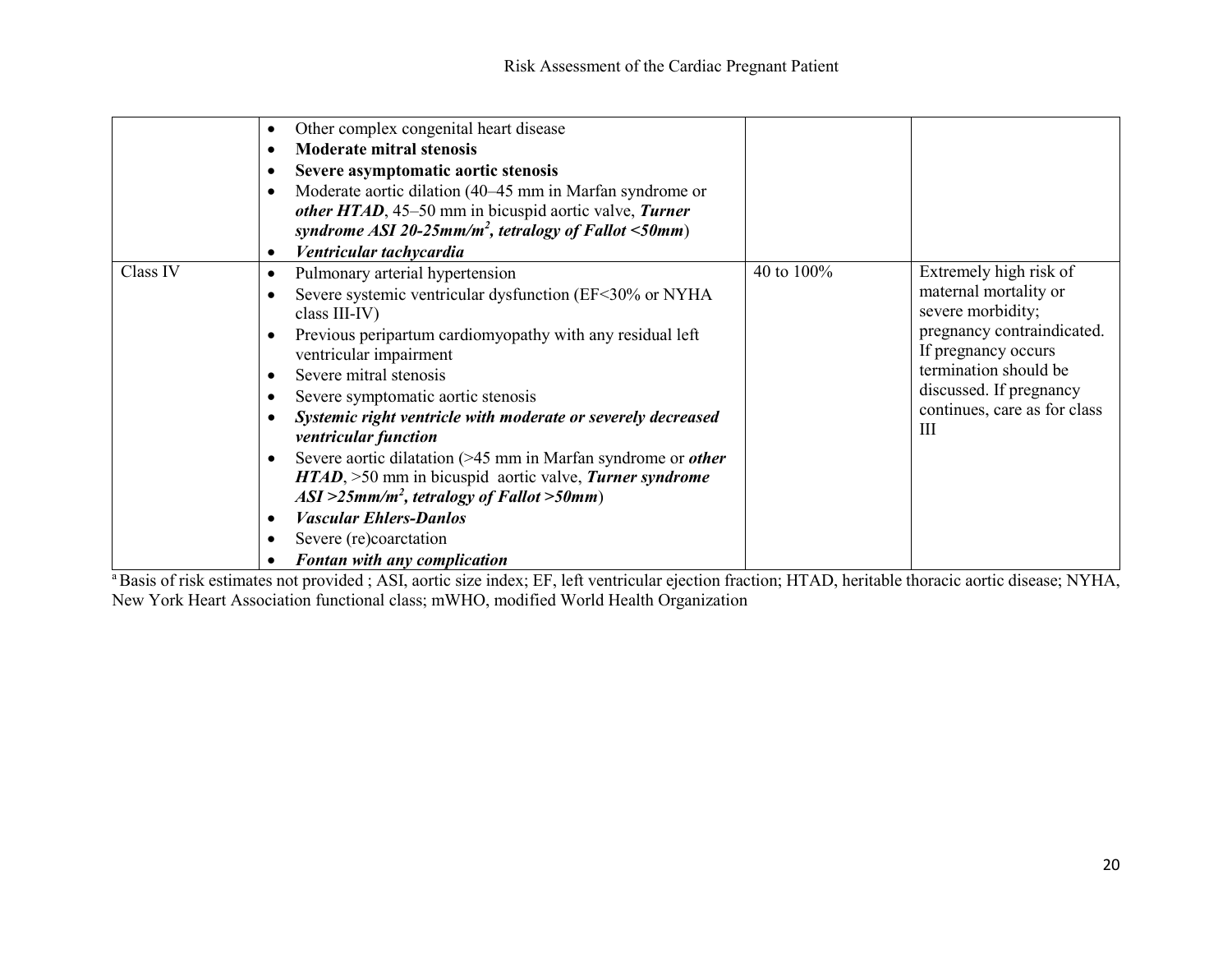

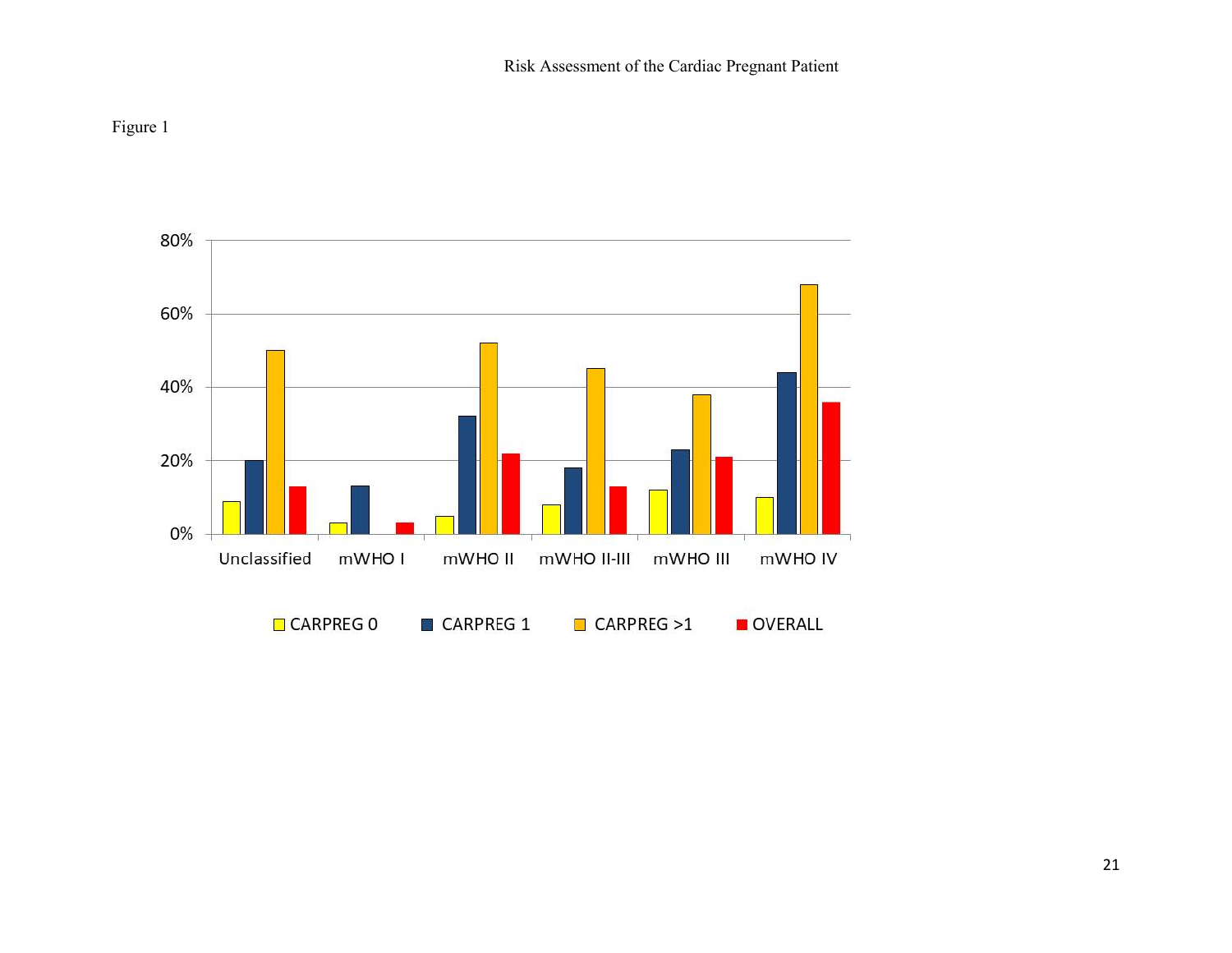# Figure 2

# $\blacksquare$  Predicted  $\blacksquare$  Derivation  $\blacksquare$  Validation

% Pregnancies with CV Events



| <b>PREDICTOR</b>                                                                 | <b>POINTS</b>  |
|----------------------------------------------------------------------------------|----------------|
| History of cardiac events or arrhythmias                                         | 3              |
| Baseline NYHA III-IV or cyanosis                                                 | 3              |
| Mechanical valve                                                                 | 3              |
| Ventricular dysfunction                                                          | 2              |
| High risk left-sided valve disease/left ventricular<br>outflow tract obstruction | $\overline{2}$ |
| Pulmonary hypertension                                                           | 2              |
| Coronary artery disease                                                          | 2              |
| High risk aortopathy                                                             | $\overline{2}$ |
| No prior cardiac intervention                                                    |                |
| Late pregnancy assessment                                                        |                |